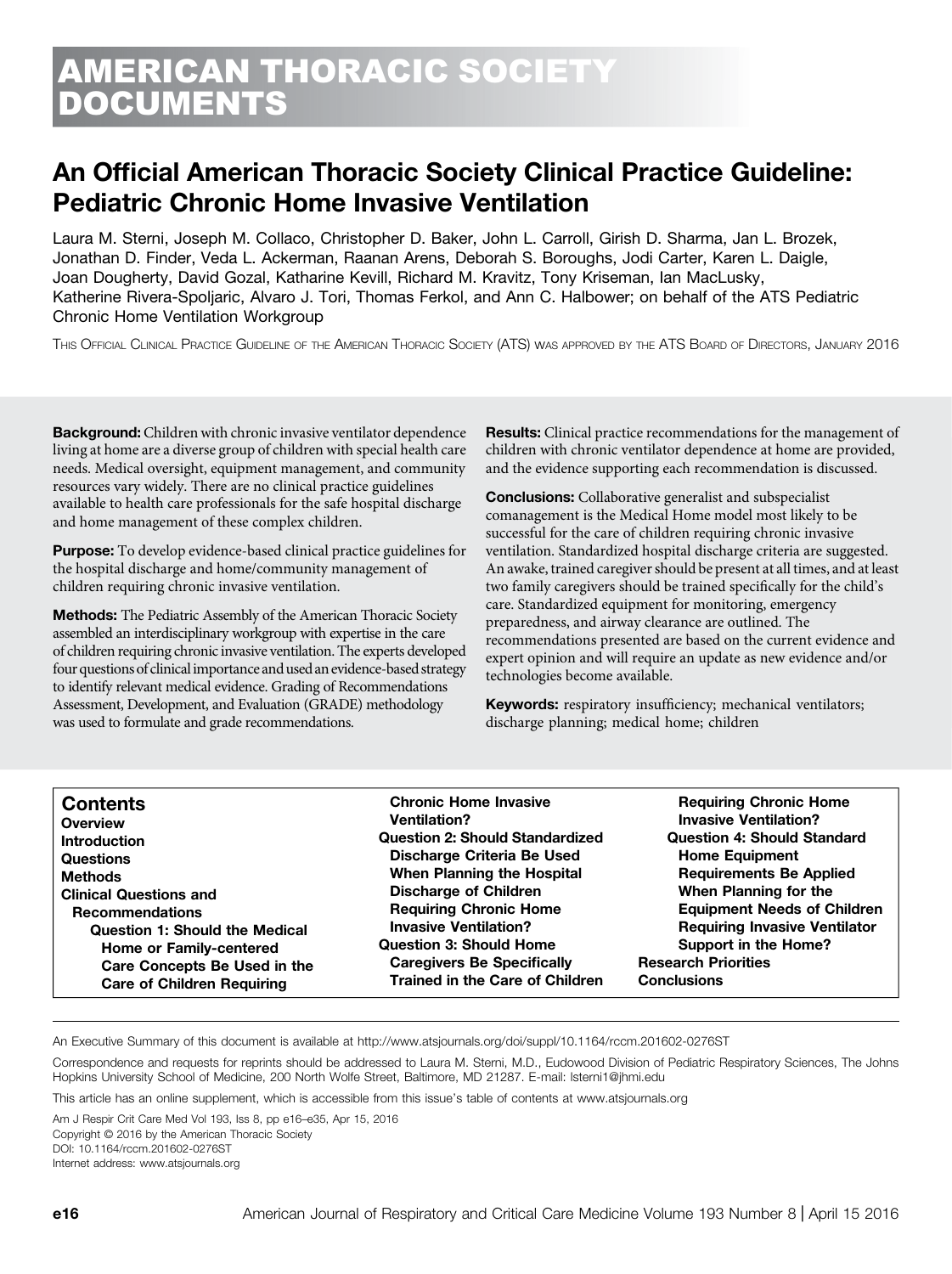## **Overview**

The goal of this guideline is to provide an approach, based on the available evidence and the consensus of the assembled group of experts, to the hospital discharge and subsequent management of children using invasive ventilation in the home. The guideline is intended for use by pediatric pulmonologists, pediatric intensive care physicians, pediatricians, family physicians, pediatric nurse practitioners, pediatric physician assistants, pediatric nurses (both in the hospital and in the home), and respiratory therapists who care for these patients. The recommendations made in the guideline are not intended to impose a standard of care. Children requiring invasive ventilation are a diverse group of patients with complex health care needs. There are a wide variety of unique and important social and medical issues that will need to be considered when planning for the care of each individual patient. It is our hope that the guideline presented can provide practitioners a basis for sound decision making and safe, effective care for this group of children.

An interdisciplinary Pediatric Chronic Home Ventilation Workgroup was convened by the Pediatric Assembly of the American Thoracic Society to develop a guideline to facilitate comprehensive home management of respiratory technology–dependent children and highlight areas for future research. Four key clinical questions were identified by the Workgroup and addressed in the guideline. The recommendations formulated are based on the indirect evidence in the available literature, which consisted of uncontrolled studies or observations and the consensus of the Workgroup members. Grading of Recommendations Assessment, Development and Evaluation (GRADE) methodology was used to assess the quality of the published evidence and evaluate the strength of the recommendations. The following recommendations were made by the Workgroup:

- 1. For children requiring chronic home invasive ventilation, we suggest a comprehensive Medical Home comanaged by a generalist and respiratory subspecialist (Strength of Recommendation: Conditional; Quality of Evidence: Very Low).
- 2. For children requiring chronic invasive ventilation, we suggest the use of

standardized discharge criteria to objectively assess readiness for care in the home (Strength of Recommendation: Conditional; Quality of Evidence: Very Low).

- 3. We recommend that an awake and attentive trained caregiver be in the home of a child requiring chronic invasive ventilation at all times (Strength of Recommendation: Strong; Quality of Evidence: Very Low).
- 4. For children requiring chronic invasive ventilation, we suggest that at least two specifically trained family caregivers are prepared to care for the child in the home (Strength of Recommendation: Conditional; Quality of Evidence: Very Low).
- 5. We suggest that ongoing education to acquire, reinforce, and augment skills required for patient care be provided to both the family and professional caregivers of children requiring chronic home invasive ventilation (Strength of Recommendation: Conditional; Quality of Evidence: Very Low).
- 6. For children requiring chronic home invasive ventilation, we suggest monitoring, especially when the child is asleep or unobserved, with a pulse oximeter rather than use of a cardiorespiratory monitor or sole use of the ventilator alarms (Strength of Recommendation: Conditional; Quality of Evidence: Very Low).
- 7. For children requiring chronic home invasive ventilation, we recommend regular maintenance of home ventilators and all associated equipment as outlined by the manufacturer.
- 8. We suggest the following pieces of equipment for use in the home when caring for a patient on home mechanical ventilation: the ventilator, a back-up ventilator, batteries, a self-inflating bag and mask, suctioning equipment (portable), heated humidifier, supplemental oxygen for emergency use, nebulizer, and a pulse oximeter (nonrecording) (Strength of Recommendation: Conditional; Quality of Evidence: Very Low).
- 9. We suggest that a mechanical insufflation–exsufflation device be used to help maintain airway patency in patients requiring home mechanical ventilation with ineffective cough, including, but not limited to, those with neuromuscular disease with poor

respiratory muscle strength (Strength of Recommendation: Conditional; Quality of Evidence: Very Low).

## Introduction

Of the more than 9.4 million children in the United States with special health care needs, few present with more challenges than those faced by children requiring chronic home invasive ventilation (1–3). The shift from care in the pediatric intensive care unit within the hospital to intensive care at home requires invested families, multiple trained in-home caregivers, sophisticated technology, financial support, and ready access to primary and subspecialty medical care. Despite the mandate for national action by the Institute of Medicine in 2003 for children with special health care needs (CSHCN), there are no evidence-based guidelines for this complex subgroup of technology-dependent children (4). The Pediatric Assembly of the American Thoracic Society (ATS) proposed the development of an evidence-based clinical practice guideline for management of children requiring invasive mechanical ventilation at home. An interdisciplinary Pediatric Chronic Home Ventilation Workgroup was convened to develop a guideline to facilitate comprehensive home management of respiratory technology–dependent children and highlight areas for future research. The participants in this guideline include experts in pediatric sleep medicine and pulmonary and critical care, ATS assembly chairs, and physician and nursing experts in the inpatient and outpatient care of children with advanced respiratory needs.

We recognize that children requiring invasive ventilation are a diverse group of patients. These patients have advanced pulmonary disease, neuromotor disease, or defects in respiratory drive with the common consequence being insufficient minute ventilation to maintain normocapnia and/or adequate oxygen saturations. They also range in severity, from children who have inadequate respiration solely during sleep, hence requiring nocturnal respiratory assistance alone, to those who require ventilation around the clock for survival. Despite this heterogeneity, common themes and challenges are found. The Workgroup investigated four areas that are critical in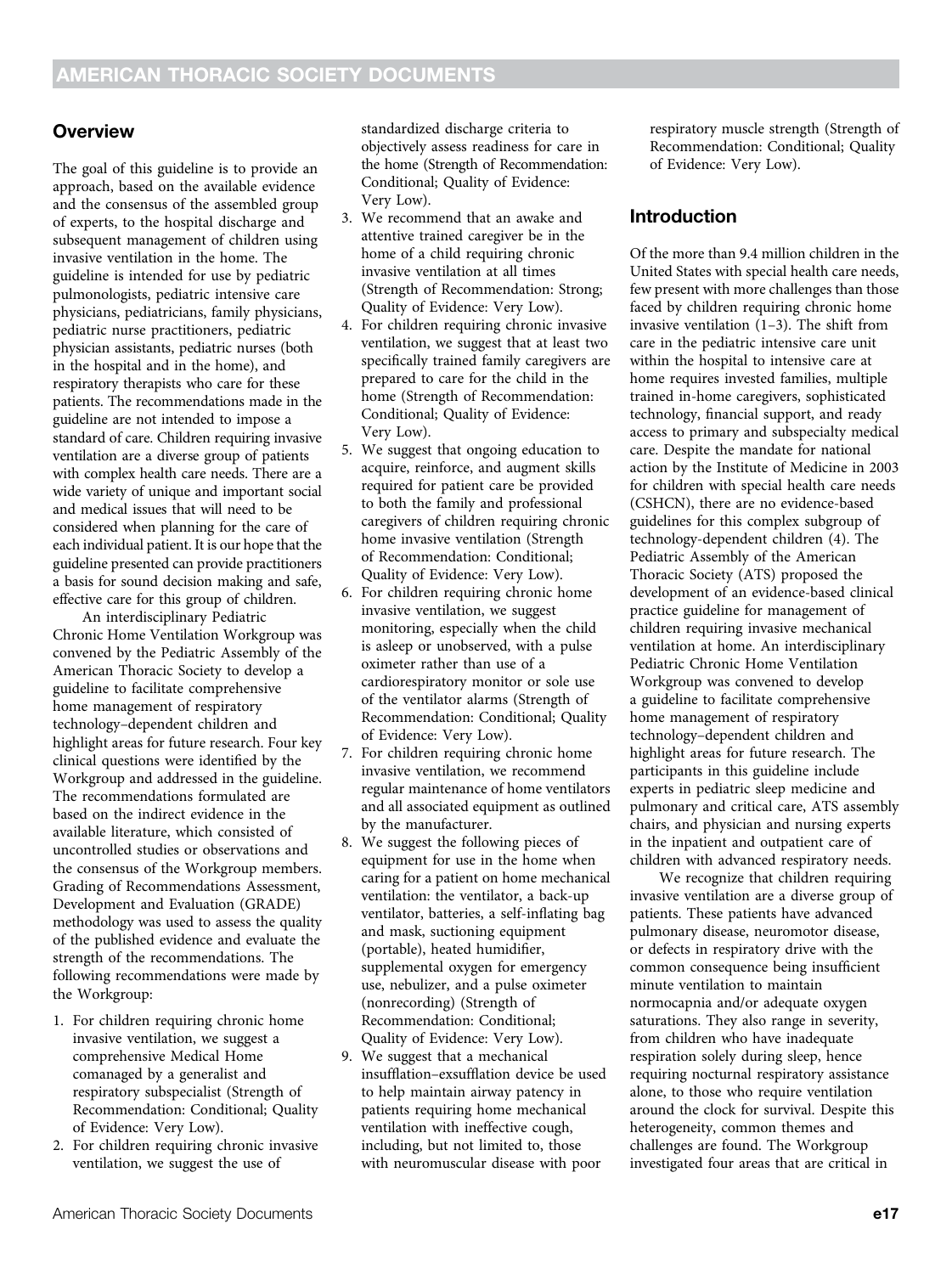the care of these patients, addressing coordination of care, readiness for home care, training of caregivers, and necessary equipment, and made recommendations on the basis of available literature and consensus of the Workgroup experts.

The goal of this guideline is to provide an approach, on the basis of the available evidence and the consensus of the assembled group of experts, to the hospital discharge and subsequent management of children using invasive ventilation in the home. The guideline is intended for use by pediatric pulmonologists, pediatric intensive care physicians, pediatricians, family physicians, pediatric nurse practitioners, pediatric physician assistants, pediatric nurses (both in the hospital and in the home), and respiratory therapists who care for these patients. The recommendations made in the guideline are not intended to impose a standard of care. There are a wide variety of unique and important social and medical issues that will need to be considered when planning for the care of each individual patient. It is our hope that the guideline presented herein can provide practitioners a basis for sound decision making and safe, effective care for this group of children.

# **Questions**

The key clinical questions identified by the Workgroup as important for target users are:

- 1. Should the Medical Home or familycentered care (FCC) concepts be used in the care of children requiring chronic home invasive ventilation?
- 2. Should standardized discharge criteria be used when planning the hospital discharge of children requiring chronic home invasive ventilation?
- 3. Should home caregivers be specifically trained in the care of children requiring chronic home invasive ventilation?
- 4. Should standard home equipment requirements be applied when planning for the equipment needs of children requiring invasive ventilator support in the home?

## **Methods**

These clinical practice guidelines were prepared according to the methods of the ATS, which are described in detail in the online supplement and summarized in

Table 1. The Patient/Population, Intervention, Comparison, and Outcome (PICO) framework was used to search systematically for relevant evidence. The searches identified no published randomized controlled trials or controlled observational studies. The recommendations are, therefore, based on uncontrolled studies and the clinical observations of the Workgroup members. Grading of Recommendations Assessment, Development, and Evaluation (GRADE) methodology was used to assess the quality of the published evidence and rate the strength of the recommendations (5). All evidence that was selected to inform the Workgroup's decisions was characterized as very low quality, indicating that the estimated effects of our suggested interventions are uncertain and very likely to be affected by future research. The strength of one recommendation was rated as strong, and all others were rated as conditional; the appropriate interpretation of the strength of a recommendation is provided in Table 2 (5). The recommendations are detailed in Table 3.

## Clinical Questions and Recommendations

## Question 1: Should the Medical Home or Family-centered Care Concepts Be Used in the Care of Children Requiring Chronic Home Invasive Ventilation?

Background. The Workgroup believed that incorporating the concepts of FCC and the Medical Home into the care of the medically complex children requiring chronic home invasive ventilation is a priority. The Workgroup found no published experimental or observational studies examining the effect of using FCC and Medical Home models on outcomes in children requiring invasive ventilation in the home. There is literature describing and examining these models in children with complex health care needs, and this is reviewed in the following section. On the basis of the clinical experience of the Workgroup and the available indirect literature reviewed, we suggest using a comprehensive Medical Home comanaged by the generalist and respiratory subspecialist for children requiring chronic home invasive ventilation. This recommendation places

high value on the possible medical and social benefits and low value on the potential risks, which may include increased resource use and provider time. Structure and components of the comanaged Medical Home are described later and in Table 4.

CSHCN. In 1998, CSHCN were defined by the Maternal and Child Health Bureau (MCHB) of the U.S. Health Resources and Services Administration as follows:

CSHCN are those who have or are at increased risk for a chronic physical, developmental, behavioral, or emotional condition and who also require health and related services of a type or amount beyond that required by children generally (6).

The "health and related services" referenced by the above definition include physician subspecialists, hospitals specialized in the care of children, therapeutic services (e.g., speech, physical, occupational, and others), home health services, home nursing services, family support services such as family counseling, comprehensive case management, care coordination, specialized equipment and supplies, and related services such as social services, transportation, special education, medical daycare, early intervention, and others. Children with a tracheostomy on long-term ventilatory support clearly qualify as CSHCN and, indeed, represent the extreme end of the spectrum with respect to their complexity, intensity of care requirements, service needs, and risk of adverse outcome in their daily lives.

The definition of CSHCN does not require a specific diagnosis or condition; it is intentionally broad and inclusive of a wide spectrum of medical conditions. The intention was to assist and guide public programs and other organizations in program planning. From its inception, this definition has been used in program development by MCHB, U.S. Health Resources and Services Administration, and state Title V programs for needs assessment and to facilitate meeting federal requirements when developing a community system of services for CSHCN (6).

Location of care: home versus institutional care. Home care for the majority of ventilator-dependent children is a relatively recent development. In the United States, long-term care of ventilatordependent children with their family, in the home environment, dates from the 1970s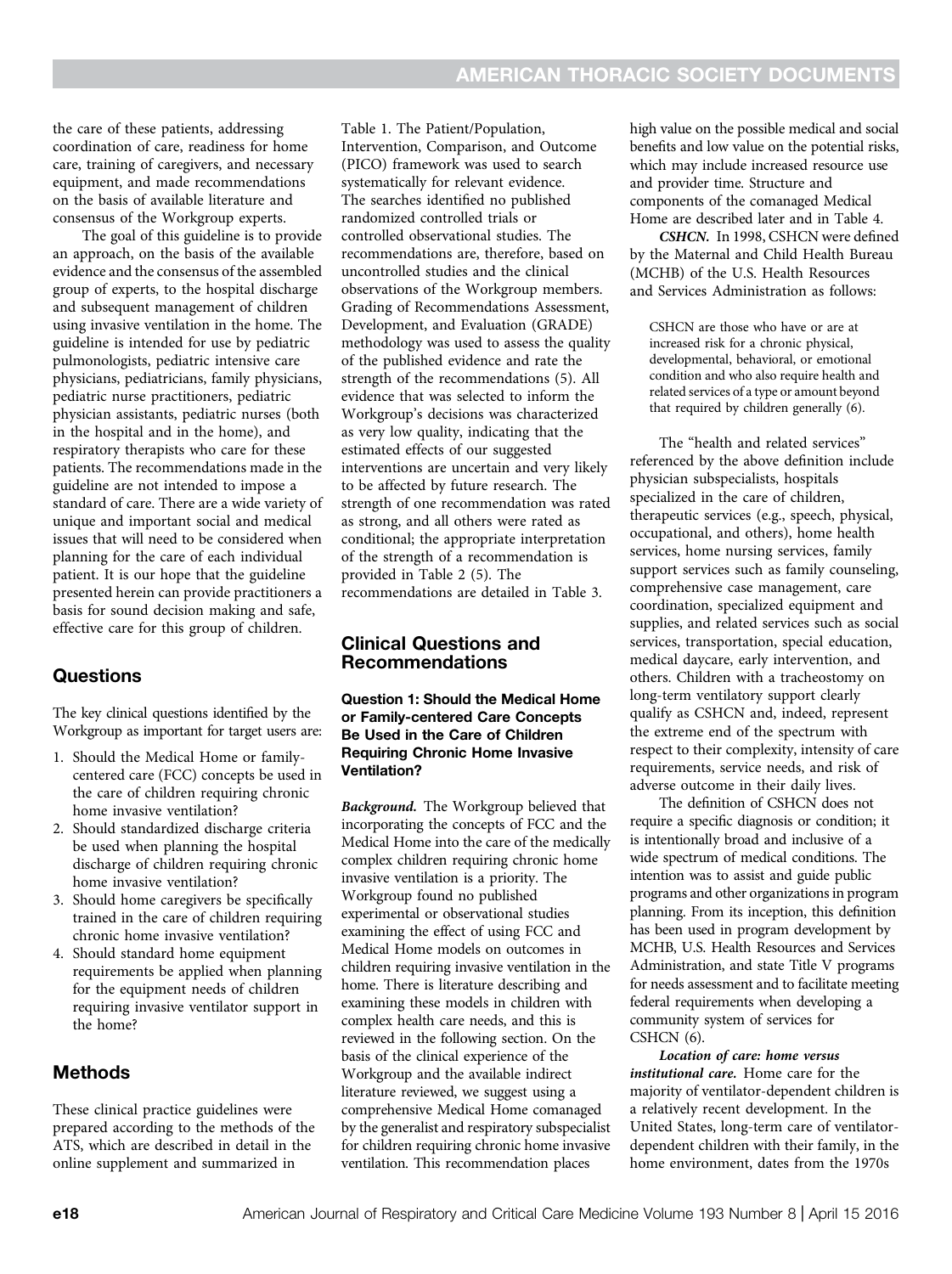## Table 1. Summary of Methodology

| <b>Method</b>                                                                                                                                                                                                                                                                                                                                                      | <b>Yes</b>  | Nο     |
|--------------------------------------------------------------------------------------------------------------------------------------------------------------------------------------------------------------------------------------------------------------------------------------------------------------------------------------------------------------------|-------------|--------|
| Panel assembly<br>Included experts for relevant clinical disciplines<br>Included individuals who represent the views of patients<br>and society at large<br>Included a methodologist with appropriate expertise<br>(documented expertise in conducting systemic reviews<br>to identify the evidence base and the development of<br>evidence-based recommendations) | X<br>x<br>x |        |
| I iterature review<br>Performed in collaboration with librarian<br>Searched multiple electronic databases<br>Reviewed reference lists of retrieved articles                                                                                                                                                                                                        | X<br>X<br>x |        |
| Evidence synthesis<br>Applied prespecified inclusion and exclusion criteria<br>Evaluated included studies for sources of bias<br>Explicitly summarized benefits and harms<br>Used PRISMA1 to report systematic review<br>Used GRADE to describe quality of evidence                                                                                                | X<br>x<br>x | х<br>x |
| Generation of recommendations<br>Used GRADE to rate the strength of recommendations                                                                                                                                                                                                                                                                                | х           |        |

Definition of abbreviations: GRADE = Grading of Recommendations Assessment, Development, and Evaluation; PRISMA1 = Preferred Reporting Items for Systematic Reviews and Meta-Analysis 1.

and 1980s, when portable ventilators became practical for home use. A Surgeon General's Department of Health and Human Services workshop on ventilatordependent children, held in 1982, enumerated principles that included "the full participation of the parents and siblings in all the processes of medical care" and "linking up the child and the family with available social and medical support groups in the community," with a major goal of developing "strategies for providing community-based services as an alternative to acute care facilities" (2). A major shift away from institutional care was given national recognition by the U.S. Surgeon General's 1987 commitment to "familycentered, community-based, coordinated

care" for CSHCN (3). The Surgeon General's report indicated that CSHCN "deserve to live with their families in their own communities, and to share in the everyday experiences most Americans take for granted. We must make a commitment to provide the kinds of health care these children require, in ways that allow them to participate as fully as possible in all aspects of family and community life." The United States national objectives for improving health, Healthy People 2010 and 2020, both have explicit goals of reducing the number of children and youth with disabilities living in congregate care residences (7).

Hospital pediatric intensive care units, acute-care wards, and even chronic

residential care facilities are not designed for family-centered child development, schooling, or family and social life or to meet the long-term developmental needs of a child. Thus, for decades U.S. government health agencies have accepted as core principles that the best place for the wellbeing of a technology-dependent child is with the family/caregivers in the community, and that all aspects of the medical care should be family centered, coordinated, and integrated with community services (2, 3).

FCC. At its core, FCC of a child is a partnership approach to decision making between health professionals and the family in all aspects of care (8). The basic principles of FCC shared by all current definitions include 1) unbiased, open information sharing with the patient and family; 2) a working relationship with the family that honors and respects differences; 3) collaborative decision making that includes families as partners; 4) negotiation of medical care plans and desired outcomes with the family; and 5) all decision making and medical care within the context of the child's family, home, daily activities, school, and life in the community (8). FCC and the closely related patient-centered care approach have been endorsed by multiple U.S. government health care agencies including MCHB, multiple medical societies, Healthy People 2020, and the Institute of Medicine. In a 2012 Policy Statement, the American Academy of Pediatrics (AAP) recommended incorporation of the core concepts of patient- and family-centered care into all aspects of pediatric medical care and defines the patient and family as integral members of the health care team (9). Numerous benefits of FCC have been demonstrated for patients and families

Table 2. Interpretation of Strong versus Conditional Strength of Recommendation

| <b>User Group</b> | <b>Strong Recommendation</b>                                                                                                                                                                                                                        | <b>Conditional Recommendation</b>                                                                                                                                                                       |
|-------------------|-----------------------------------------------------------------------------------------------------------------------------------------------------------------------------------------------------------------------------------------------------|---------------------------------------------------------------------------------------------------------------------------------------------------------------------------------------------------------|
| Patients          | Most individuals in this situation would want the recommended<br>course of action and only a few would not. Formal decision<br>aids are not likely to be needed to help individuals make<br>decisions consistent with their values and preferences. | The majority of individuals in this situation would<br>want the suggested course of action, but many<br>would not.                                                                                      |
| Clinicians        | Most individuals should receive the intervention. Adherence<br>to this recommendation according to the guideline could<br>be used as a quality criterion or performance indicator.                                                                  | Understand that different choices will be appropriate<br>for individual patients. Decision aids may be useful<br>in helping individuals make decisions consistent<br>with their values and preferences. |
| Policy makers     | The recommendation can be adopted as policy in most<br>situations.                                                                                                                                                                                  | Policy making will require substantial debates and<br>involvement of many stakeholders.                                                                                                                 |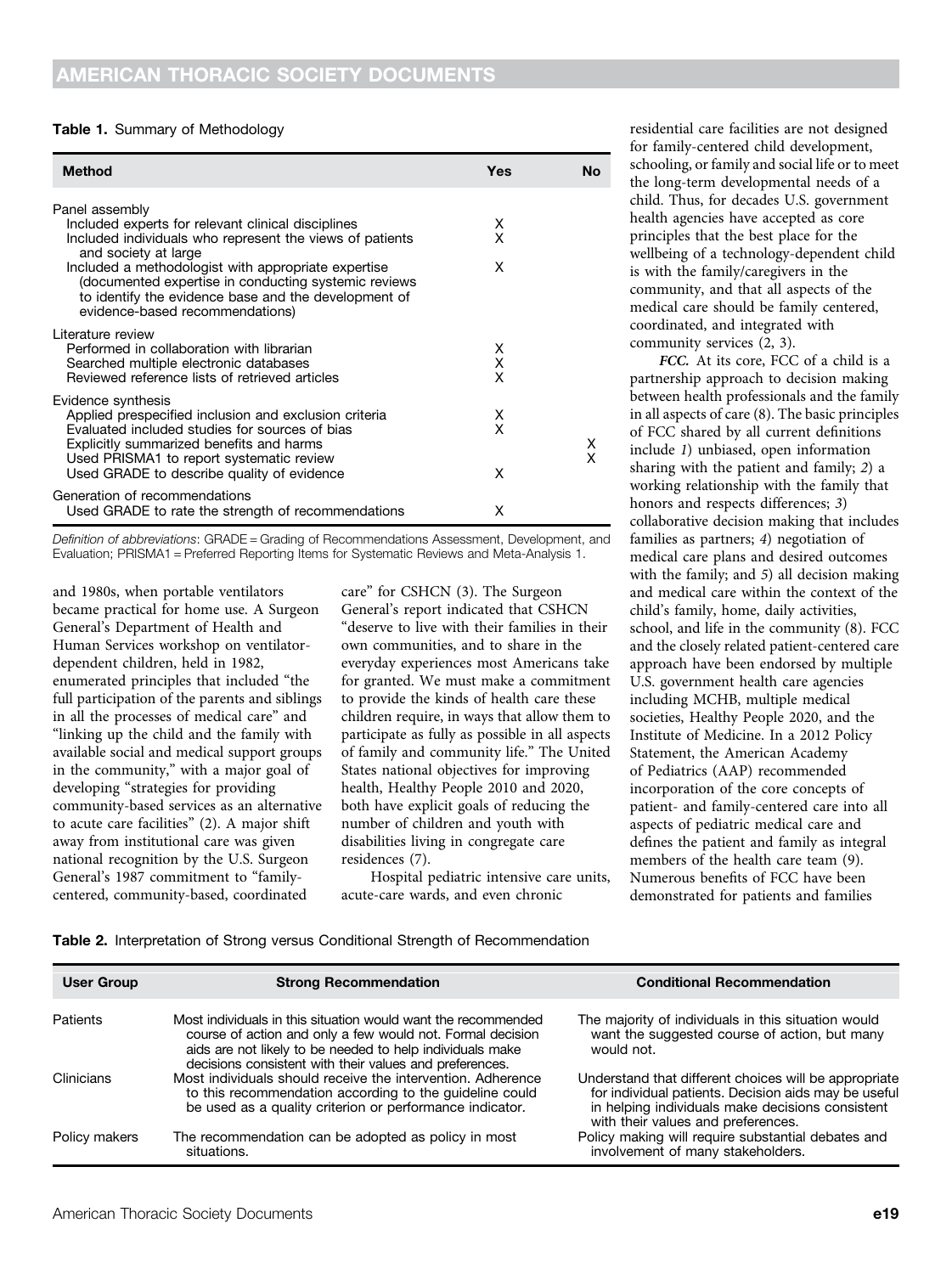## Table 3. Summary of Recommendations

| Recommendation                                                                                                                                                                                                                                                       | Strength    | <b>Quality of</b><br><b>Evidence</b> | <b>Remarks</b>                                                                                                                                                                                                                                                                                                                                                                                                                                                                                                                                                                                                                                                                                                                                                                                                                                                                                                                  |
|----------------------------------------------------------------------------------------------------------------------------------------------------------------------------------------------------------------------------------------------------------------------|-------------|--------------------------------------|---------------------------------------------------------------------------------------------------------------------------------------------------------------------------------------------------------------------------------------------------------------------------------------------------------------------------------------------------------------------------------------------------------------------------------------------------------------------------------------------------------------------------------------------------------------------------------------------------------------------------------------------------------------------------------------------------------------------------------------------------------------------------------------------------------------------------------------------------------------------------------------------------------------------------------|
| 1. For children requiring chronic home<br>invasive ventilation, we suggest a<br>comprehensive Medical Home comanaged<br>by the generalist and respiratory<br>subspecialist.                                                                                          | Conditional | Very low                             | The Medical Home model can provide family-centered care<br>for children with special health care needs, including<br>children on home invasive ventilation. This recommendation<br>places a high value on the possible medical and social<br>benefits to this intervention and places low value on<br>the potential risks, which may include increased<br>provider time.                                                                                                                                                                                                                                                                                                                                                                                                                                                                                                                                                        |
| 2. For children requiring chronic invasive<br>ventilation, we suggest the use of<br>standardized discharge criteria to<br>objectively assess readiness for care in the<br>home.                                                                                      | Conditional | Very low                             | The Workgroup believed that comprehensive standardized<br>discharge criteria would encourage a complete review of<br>each patient's medical stability and home situation to<br>facilitate safe discharge. The goal is to identify and<br>eliminate important barriers to care in the home before<br>discharge and consider alternate care arrangements if<br>obstacles cannot be eliminated. Weight given to each<br>component of the proposed criteria would vary from<br>patient to patient. The recommendation places high value<br>on the potential benefits of considering all facets of a<br>child's care in the home before discharge and low value on<br>the increased provider time and resource use that may be<br>required.                                                                                                                                                                                          |
| 3a. We recommend that an awake and<br>attentive trained caregiver be in the home<br>of a child requiring chronic invasive<br>ventilation at all times.                                                                                                               | Strong      | Very low                             | Despite very low quality evidence supporting this<br>recommendation, the Workgroup was confident that in<br>this case the desirable consequences would clearly<br>outweigh the undesirable consequences of following this<br>recommendation. Lack of an awake and attentive trained<br>caregiver would place the child in a life-threatening<br>situation. Training of caregivers is irrelevant if one is not<br>available to respond to an emergent situation. For most<br>families this requires the support of a professional<br>appropriately trained in-home caregiver to allow family<br>caregivers time to sleep, work, and maintain a life balance.<br>This recommendation places a high value on the safety<br>of the patient, and low value is placed on avoiding the<br>increased use of resources and the possible disruption to<br>families who may need to accommodate a professional<br>caregiver in their home. |
| 3b. For children requiring chronic invasive<br>ventilation, we suggest that at least two<br>specifically trained family caregivers are<br>prepared to care for the child in the home.                                                                                | Conditional | Very low                             | The experience of the Workgroup and available data indicate<br>that a lone trained family caregiver would rarely be capable<br>of shouldering the entire burden of care for a child using<br>invasive ventilation in the home. This recommendation<br>places high value on the safety of the patient and quality of<br>life of caregivers and low value on increased resource use<br>for training more than one caregiver.                                                                                                                                                                                                                                                                                                                                                                                                                                                                                                      |
| 3c. We suggest that ongoing education to<br>acquire, reinforce, and augment skills<br>required for patient care be provided to<br>both the family and professional<br>caregivers of children requiring chronic<br>home invasive ventilation.                         | Conditional | Very low                             | The Workgroup believed, based on clinical experience, that<br>practitioners and professional personnel agencies must<br>strive to provide ongoing education to family and<br>professional caregivers. Continuing education would<br>help reinforce learned skills and allow training on new<br>technologies and protocols. This recommendation places<br>a high value on safety and on the potential clinical benefits<br>to the patient and a low value on increased cost and<br>resource use.                                                                                                                                                                                                                                                                                                                                                                                                                                 |
| 4a. For children requiring chronic home<br>invasive ventilation, we suggest<br>monitoring, especially when the child is<br>asleep or unobserved, with a pulse<br>oximeter rather than use of a<br>cardiorespiratory monitor or sole use of<br>the ventilator alarms. | Conditional | Very low                             | Small indirect studies and the experience of the Workgroup<br>suggest that ventilator alarms may not always function<br>correctly. Furthermore, hypoxemia is most likely to be the<br>first indicator of a serious issue in a child with respiratory<br>disease. The workgroup believes pulse oximetry is the<br>preferred method for monitoring patients on home<br>mechanical ventilation. This recommendation places<br>high value on the safety of the child and low value on<br>possible increase in caregiver burden secondary to false<br>alarms.                                                                                                                                                                                                                                                                                                                                                                        |

(Continued)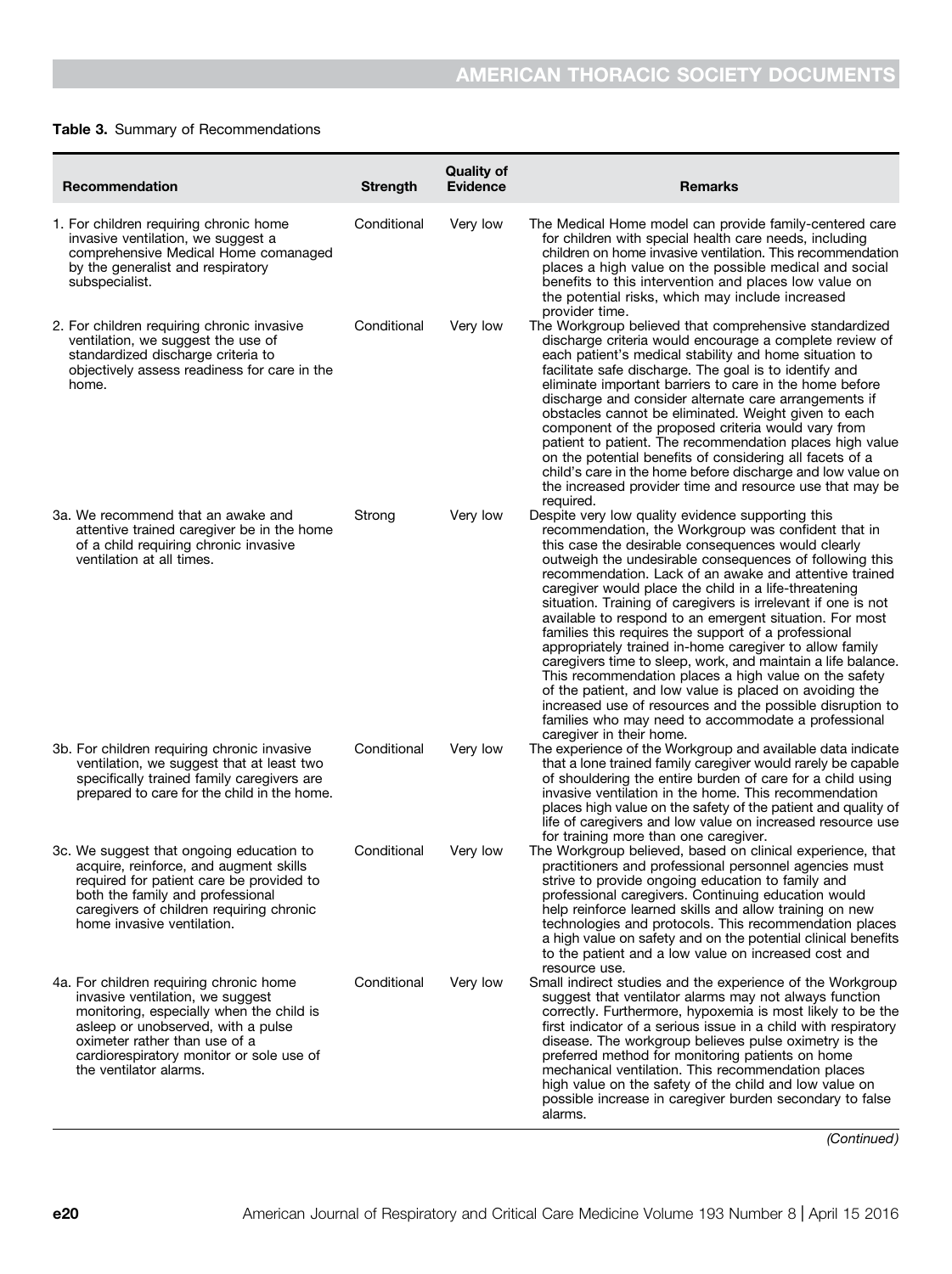#### Table 3. (Continued)

| Recommendation                                                                                                                                                                                                                                                                                                                                                                    | <b>Strength</b> | <b>Quality of</b><br><b>Evidence</b> | <b>Remarks</b>                                                                                                                                                                                                                                                                                                                                                                                                                                                                                                                                                                                                                                                                                                                                                        |
|-----------------------------------------------------------------------------------------------------------------------------------------------------------------------------------------------------------------------------------------------------------------------------------------------------------------------------------------------------------------------------------|-----------------|--------------------------------------|-----------------------------------------------------------------------------------------------------------------------------------------------------------------------------------------------------------------------------------------------------------------------------------------------------------------------------------------------------------------------------------------------------------------------------------------------------------------------------------------------------------------------------------------------------------------------------------------------------------------------------------------------------------------------------------------------------------------------------------------------------------------------|
| 4b. For children requiring chronic home<br>invasive ventilation, we recommend<br>regular maintenance of home ventilators<br>and all associated equipment as outlined<br>by the manufacturer.                                                                                                                                                                                      |                 |                                      | Although states have differing regulatory requirements for<br>DME providers, and the data supporting the value of<br>equipment maintenance are lacking, the Workgroup<br>believed strongly that maintenance of all home equipment<br>by appropriately trained DME employees as recommended<br>by the manufacturer should be standard of care. Care<br>should be taken to assure that the actual ventilator settings<br>as seen on the control panel match the prescribed<br>settings. Twenty-four hour a day service and phone<br>support must be available. This recommendation places<br>a high value on the likely clinical benefits of properly<br>functioning equipment programmed with the correct<br>patient settings and low value on increased resource use. |
| 4c. We suggest the following pieces of<br>equipment for use in the home when<br>caring for a patient on home mechanical<br>ventilation: the ventilator, a back-up<br>ventilator, batteries, a self-inflating bag and<br>mask, suctioning equipment (portable),<br>heated humidifier, supplemental oxygen for<br>emergency use, nebulizer, and a pulse<br>oximeter (nonrecording). | Conditional     | Very low                             | On the basis of experience, the Workgroup believed the<br>presence of specific pieces of equipment could prevent the<br>development of life-threatening situations and/or reduce<br>their severity. This recommendation places high value on<br>the potential to avoid emergent situations due to the<br>presence of important reserve and emergency equipment<br>and low value on increased resource use and increased<br>equipment costs.                                                                                                                                                                                                                                                                                                                           |
| 4d. We suggest that a mechanical<br>insufflation-exsufflation device be used to<br>help maintain airway patency in patients<br>requiring home mechanical ventilation with<br>ineffective cough, including, but not limited<br>to, those with neuromuscular disease with<br>poor respiratory muscle strength.                                                                      | Conditional     | Very low                             | Equipment to facilitate airway clearance is essential in<br>reducing the risk of acute airway obstruction in patients<br>with ineffective cough. This recommendation places high<br>value on the potential to avoid emergent airway plugging<br>and low value on increased costs and resource use.                                                                                                                                                                                                                                                                                                                                                                                                                                                                    |

Definition of abbreviation: DME = durable medical equipment.

and for physicians who practice patient- or family-centered care, including CSHCN (9–11). There are no studies to date of patient- or family-centered care specifically for children receiving long-term mechanical ventilation.

The Medical Home. The Medical Home is the best-known model of health care delivery for CSHCN. It is important to note that it is not a specific geographical location, medical office, or provider. The AAP describes the Medical Home concept as care that is 1) accessible, 2) comprehensive, 3) compassionate, 4) continuous, 5) coordinated, 6) culturally competent, and 7) family centered (12). Most concepts of the Medical Home feature a primary Medical Home provider, and it is often assumed that it must be a primary care physician. However, there are no requirements that the primary Medical Home provider be a primary care physician. Similarly, there are no requirements concerning where it is based; as long as the Medical Home meets the criteria above, it can be primary care based, tertiary care based, or a primary–tertiary

comanagement hybrid model. However, the AAP is clear and specific on the point that Medical Home care "should be delivered or directed by well-trained physicians who provide primary care and help to manage and facilitate essentially all aspects of pediatric care" (13). Numerous state and federal laws mandate community-based, family-centered, coordinated care programs for CSHCN, and the AAP and MCHB strongly endorse the Medical Home comprehensive care model as the preferred approach for all children, including CSHCN (12, 14, 15).

Care models for children receiving chronic invasive mechanical ventilation. As outlined above, in the United States, FCC is already mandated for CSHCN, and the Medical Home concept is the recommended model of comprehensive care coordination for CSHCN. Given that children dependent on invasive, long-term mechanical ventilation clearly are CSHCN, these approaches to health care delivery and coordination are already mandatory for this population. Thus, the question for this group of children, at the extreme end of the complexity spectrum and dependent on highly specialized, complicated lifesustaining technology, remains: What is the best model for delivering Medical Home care? Should primary Medical Home management for the ventilator-dependent child be provided by the primary care physician, the tertiary care pulmonologist, a hybrid model in which both the primary care and subspecialty physician act as Co-Medical Home providers, or a hospitalbased comprehensive Medical Home clinic? The remainder of this section discusses the evidence for a Medical Home concept and considers possible models of Medical Home care delivery.

Care needs of the ventilator-dependent child: a complex mix of specialty and primary care. The care, equipment, supply, and monitoring needs specific to the ventilator-dependent child are outlined in the following sections of this document. The required technology always includes the tracheostomy, ventilator, humidifier, and suction devices and often includes added technology such as airway clearance devices, mechanical insufflation–exsufflation (MI-E)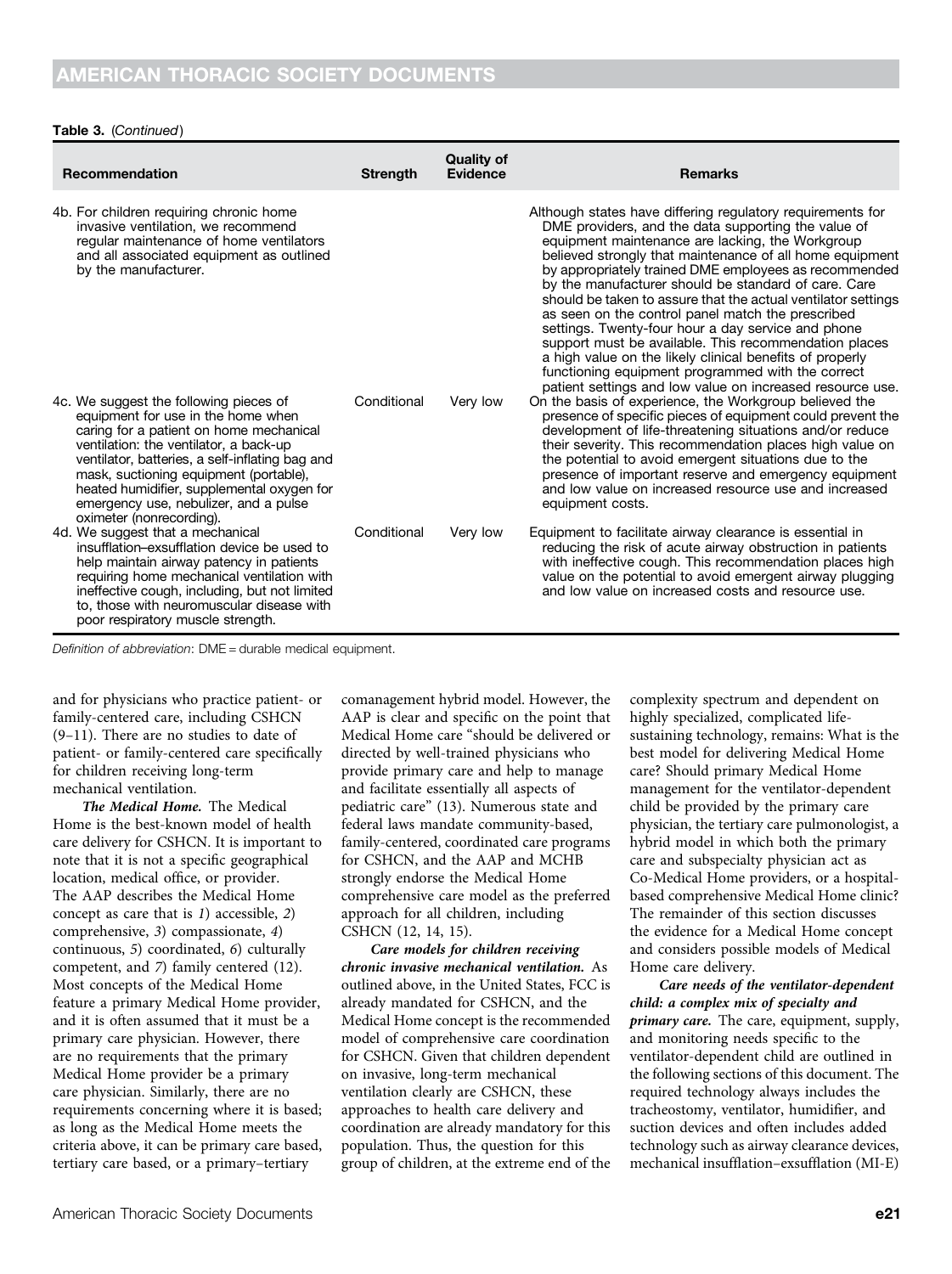Table 4. Features of a Comanaged Medical Home for Children Requiring Chronic Invasive Ventilation in the Home

#### The care would be family/patient centered.

<sup>d</sup> Recognition of patient/family preferences, social services availability, barriers to communication or medical provision is necessary. Medical Home provider oversight would be provided by a collaborative partnership between the generalist and pediatric pulmonologist, and other necessary subspecialists.

The specific roles and responsibilities of each provider would be clearly delineated for each practitioner, all members of both teams, and the patient and family.

<sup>d</sup> In practice, a written summary of responsibilities will be provided to the team and family by a social worker or nurse or primary care provider outlining expectations and order of communication channels.

The pulmonologist and team would be responsible for management of all pulmonary and related aspects of care.

The generalist would be responsible for all aspects of primary care.

The comanagement collaborative would decide and delineate responsibility for comprehensive assessment, coordination, and management of all other aspects of care.

- <sup>d</sup> This includes access to medical care, transportation, family care and respite, access to nutritional needs, community resources, etc. A social worker or local public health resource may be crucial to assist the primary care provider. Pulmonologists, medical specialists, and their teams will be required to assist in coordination of complex care requirements and appointments to lessen the burden on the family. Much care can be delegated to the local primary caregivers with communication from the specialist teams.
- Effective communication tools would be used to ensure effective implementation of the comprehensive care plan, without redundancy or duplication.
	- <sup>d</sup> Ideally, access to the same electronic medical record system for communication between the primary care provider, specialists, nursing staff, and social workers would allow sharing of family communications, expected appointments, and ongoing medical issues. If this electronic medical record system is not available to all providers, communications should be outlined in writing to the comanagement collaborative.

devices, supplemental oxygen, monitoring devices such as pulse oximeters, and, typically, numerous medications that require the use of aerosol delivery devices. As outlined in sections below, continuous 24 h/d, 7 d/wk monitoring is required for these children due to the high risk of morbidity and mortality (16, 17). Therefore, skilled care by trained caregivers, usually a combination of family members with home nursing services when available, is required.

Children dependent on long-term mechanical ventilation are at risk for several complications directly related to their chronic pulmonary condition, including pulmonary hypertension, recurrent pulmonary infections, poor growth, developmental delay, and life-threatening emergency events such as tracheostomy plugging, accidental decannulation, and other causes of cardiorespiratory arrest. Thus, caregivers (the parents and homecare providers) must be able to perform all routine care, recognize and be able to troubleshoot problems, and have the skill and training to respond effectively. Oversight of the care outlined above is typically considered the primary responsibility of the pulmonologist and pulmonary care team. The degree of involvement of otolaryngology for tracheostomy care and airway issues or of

cardiology for issues related to pulmonary hypertension varies between states and institutions.

Many ventilator-dependent children also have other major medical conditions such as neurological disorders (e.g., cerebral palsy, central nervous system injury, congenital central hypoventilation), neuromuscular disorders (e.g., muscular dystrophy), congenital anomalies (including a wide variety of genetic syndromes), and/or congenital heart disease (17, 18). These comorbid conditions each may have its own set of intensive health care needs and may involve dependence on nonrespiratory technologies (e.g., renal dialysis, cardiac pacemaker, ventriculoperitoneal shunt, baclofen pump) involving different subspecialists, such as gastroenterology, cardiology, otolaryngology, neurology, and others. Frequently, the ventilatordependent child also has chronic dysphagia, with limited oral intake and dependence on liquid feedings via gastrostomy or gastrojejunal feeding tube. Some of the comorbid conditions may interact; a common example is dysphagia leading to recurrent/chronic aspiration and resulting in adverse effects on respiratory health.

Children on long-term ventilation should also receive speech therapy, physical

therapy, and occupational therapy. They may require evaluation and therapies for developmental delay and behavioral issues. In the educational sphere, the family of the ventilator-dependent child interacts at multiple levels with schools, including school administrators, nurses, teachers, special education teachers, and sometimes therapists. School attendance outside the home for the child on long-term invasive ventilation is complicated. In addition to the ventilator, suction devices, other tracheostomy care supplies, and monitoring equipment, the child may be on supplemental oxygen. Children with tracheostomy must have a trained caregiver present at all times, even in school. Many, if not most, require specialized wheelchairs and other adaptive equipment and have complex transportation requirements. Families must deal continuously with the legal and financial aspects of this complex, high-intensity, high-cost home care.

In addition to all of the above services, the ventilator-dependent child requires primary care services common to all children, including immunizations, well-child care, anticipatory guidance, and evaluation and treatment for common childhood infections and other disorders.

<sup>d</sup> Keeping in mind that many children requiring mechanical ventilation are equally dependent on subspecialists, such as neurologists, gastroenterologists, physical therapists, etc., this collaborative partnership depends on the situation and will require oversight from a specific provider most accessible to the family and identified as primarily accountable. This provider is frequently but not necessarily the primary care provider.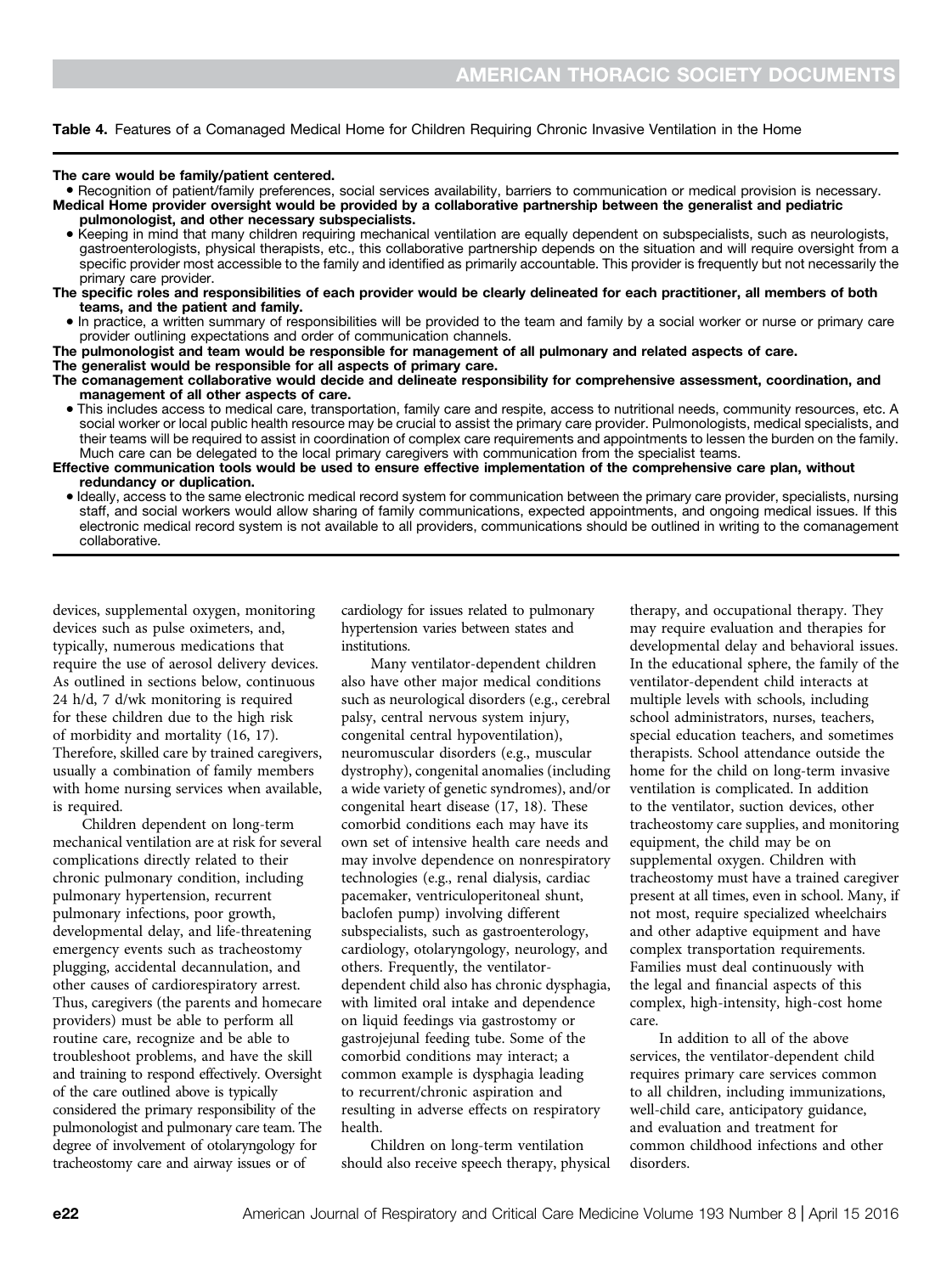Medical care for the ventilatordependent child: family stress, frustration, and disruption. For CSHCN, care coordination has been defined as "a process that links children with special health care needs and their families to services and resources in a coordinated effort to maximize the potential of children and provide them with optimal health care" (19). At the present time, health care for the ventilator-dependent child is a complex mix of primary care and subspecialty care needs involving multiple disciplines, with care coordination often defaulting to the family. Families often cite care coordination and navigating the complex, fragmented health care system as major stressors in their daily lives (20).

In the care of children with special heath care needs, the specific roles and responsibilities of the primary care and subspecialty physicians and their teams are often not clearly delineated. Care coordination and communication can be complex, confusing, and frustrating for families, especially in children requiring care from multiple subspecialists. Where is the Medical Home based? Which health care practitioner is the primary Medical Home provider? Who takes responsibility for comprehensive care coordination? What are the specific responsibilities of each subspecialist involved in the child's care? Who monitors communication between all involved services?

Medical complexity is a major factor determining the quality of care in CSHCN. Indeed, of CSHCN, medically complex children (those requiring special medical equipment such as tracheostomy or gastrostomy tubes) have higher unmet needs in health care and community-based services, such as assistive devices and special therapies (21). Focus group discussions conducted with regional coordinators of early intervention programs in Massachusetts identified significant common issues in medically complex children requiring mechanical ventilation (22). The lack of expertise of community caregivers leaves the training of staff to the parents, who justifiably worry about child safety. Anxiety can increase over time with worry about sudden health changes (23). Families of children with respiratory insufficiency can become physically and socially isolated due to the difficulty finding family supports or sufficiently trained home-care workers

to provide respite care or time for work (24, 25).

Due to a nationwide shortage of nursing, unfilled nursing shifts at home become the parent's responsibility (26, 27). Family stress, marital problems, and sleep deprivation are regular occurrences when caregiving is left to an unsupported family (28–31). Travel logistics and trouble with coordination of medical care is increased in families without an established Medical Home (24). With all of the constraints involved in caring for the medically complex child, there is a high rate of missed work, financial stress, and parental unemployment (32). Parents of CSHCN have higher rates of poor physical and emotional health and depression (33, 34). In families with a child affected by cerebral palsy, parents report higher systemic symptoms of illness and chronic conditions (35). Family-centered care provided via a Medical Home approach aims to reduce stress by providing care coordination, resources to help navigate the health care system, and community support (36).

Challenges of care delivery for ventilator-dependent children. As noted above, ventilator-dependent children represent an extreme on the severe end of the spectrum of children with medical complexity. A study of inpatient health care use data highlights some of the differences between ventilator-dependent children and other children with complex chronic health conditions. Children dependent on longterm ventilation had longer lengths of stay in the hospital, greater total costs, higher risk of death, greater use of home health care, and a greater likelihood of transfer to a nonacute facility (37). Although the number of children dependent on long-term ventilation has increased in recent years, there is a dearth of data regarding the epidemiology of these children and how they live and receive medical care outside of the acute care setting (16, 22, 37, 38).

The 2012 AAP clinical report entitled "Home Care of Children and Youth with Complex Care Needs and Technology Dependencies" delineates desirable features of any Medical Home for children with complex medical and developmental issues (18). Unfortunately, the reality of delivering or receiving that medical care often departs sharply from the coordinated and familycentered care recommended. Fragmented, uncoordinated, and inefficient care systems have been described frequently in the

medical literature (20, 23, 39). Pilot programs that provide Medical Homes and coordinate care have demonstrated improved outcomes and decreased overall health care expenditures (39–42). However, these programs operate at financial deficits and include children with complex chronic conditions in general, not specifically those who require long-term ventilation.

Information regarding the current patterns of health care delivery to ventilatordependent children comes largely from informal discussion among experts and limited studies (22). In many cases, a pediatric pulmonary group serves some of the Medical Home functions, providing medical coverage and care coordination in the ambulatory, emergency department, inpatient, and home environment, 24 hours per day and 7 days per week. This role is similar to that of the special needs physician in the primary care–tertiary care partnership model described by Gordon and colleagues (39). A number of centers have chronic ventilation programs with dedicated nurse coordinators, usually housed in the pediatric pulmonary divisions. In major tertiary care centers, ambulatory visits to a pulmonologist often include additional visits with other members of the health care team, such as respiratory therapists, social workers, and nutritionists. In general, physicians spend 1 hour on each ambulatory visit but are often allotted much less time in the schedule. Physicians and their staff devote hours to each patient between visits.

Since the Institute for Healthcare Improvement's landmark report on medical error in 1999, institutions have focused on improving systems and processes within hospitals to improve patient safety and quality of care (43). Particular emphasis has been placed on the critically ill patients within hospital intensive care units. Children requiring long-term mechanical ventilation are chronically critically ill (44). Delivering their medical care outside the acute care hospital requires a web of interactions among patients and families, multiple layers of physicians and allied health care professionals, and home care companies. When surveyed, the Workgroup members reported major problems with communication on medically critical issues such as: ventilator settings, home care orders, identification of which physician is responsible for which order, and medical records. Although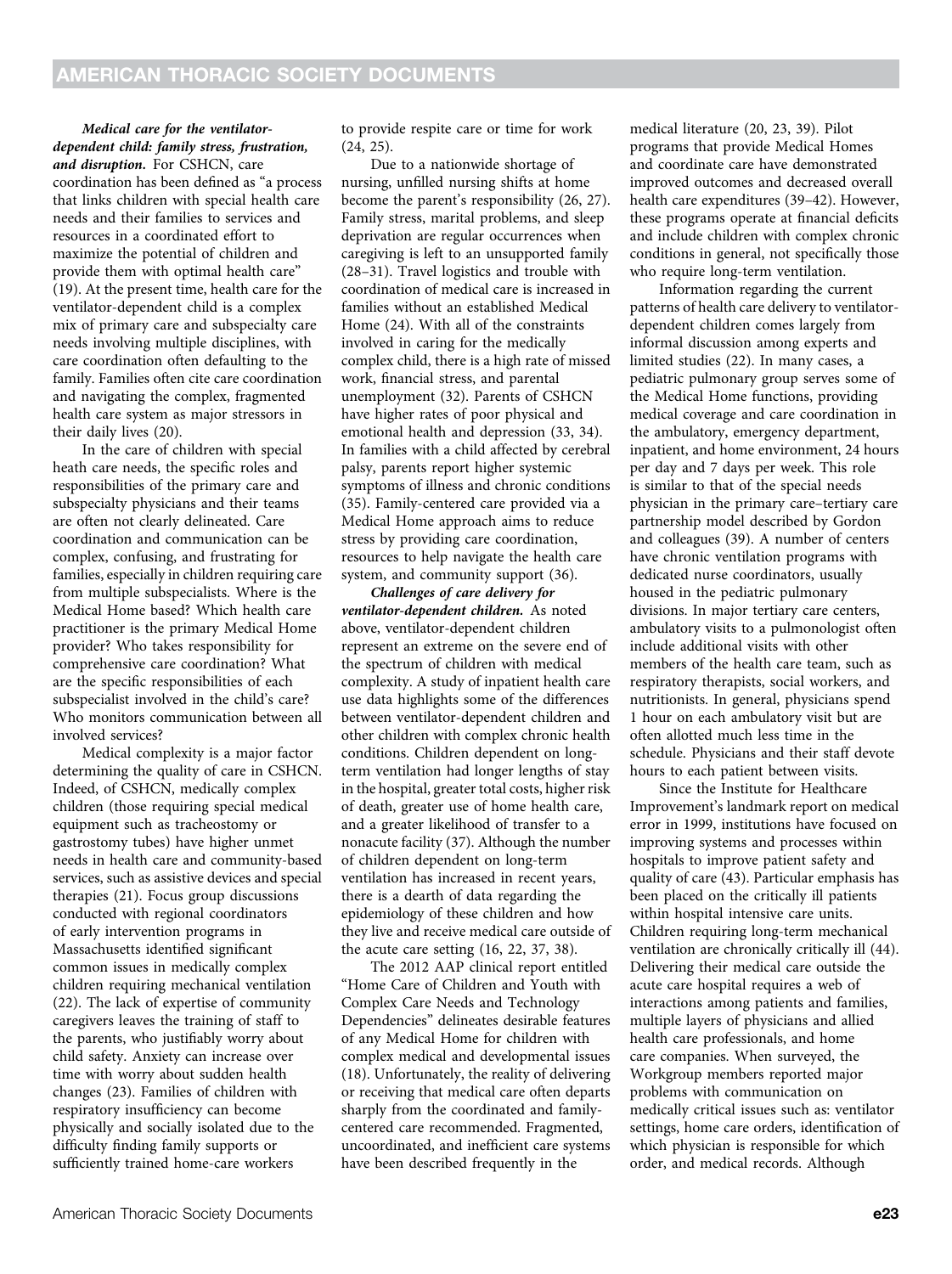adverse medical and/or safety-related events within health care delivery systems are often tracked, there is no system to track or report such incidents in ventilator-dependent children once they leave the hospital.

Care model for family-centered Medical Home care of ventilator-dependent children. The complexity of the care required for a child dependent on chronic mechanical ventilation cannot be overstated. Regardless of the venue of care, a myriad of providers contribute to the development and implementation of the care plan. To achieve optimum functioning, this care plan must be comprehensive and address the child's medical, educational, psychosocial, and, often, behavioral needs. Care of this complexity is potentially high cost and draws on many community resources. Each specific area typically involves multiple providers or disciplines, and there is often overlap in responsibilities. What is the best, most practical and feasible way to provide family-centered, Medical Home care for the ventilator-dependent child?

Several models of shared care have been described. The first model, endorsed by the AAP for routine care, is the Medical Home with generalist as primary provider and input from specialists only occasionally as needed. Another model proposes comanagement by the generalist and subspecialist, both as Medical Home providers, each with clearly delineated roles. In a third model, the subspecialist is the primary Medical Home provider, with the generalist playing a limited role as needed (45). In a fourth proposed model, the hospital-based comprehensive care Medical Home clinic, all primary and specialty care and care coordination is provided in the tertiary care setting by a multidisciplinary team (40). As outlined by Antonelli and colleagues, the choice of model depends on 1) the medical complexity and severity of the medical condition(s), 2) the expertise of each type of provider, 3) family/patient access to each type of provider, and 4) the comfort level of families and involved providers in different care scenarios (45).

Regardless of the model, the Medical Home for the ventilator-dependent child must provide:

• Subspecialty management of the child's chronic respiratory failure and its treatment, including all aspects of

ventilator management and associated therapies

- Support for technical aspects of the ventilator and tracheostomy
- Appropriate training of family caregivers
- Access to care 24 h/d, 7 d/wk
- Community-based primary care
- Coordination of all aspects of the child's care
- Guidance to patient/family on all aspects of the child's medical care
- Providers responsible for comprehensive care assessment and management of all aspects of the child's health care

Given the extreme level of medical complexity of the child on long-term mechanical ventilation, with highly specialized care and medical technology, the generalist as primary Medical Home provider model is unlikely to be successful. This model would require the generalist provide and be responsible for a comprehensive care plan and management, with limited input from the subspecialist (45). Similarly, in view of the extensive nonpulmonary care coordination needs outlined above, the subspecialist as primary Medical Home provider model may also prove difficult to implement. This model would require the subspecialist to provide comprehensive care assessment and management of all aspects of the child's care, including nonpulmonary problems. It is unlikely that a pediatric pulmonologist would be comfortable, have the expertise, and have time or resources to oversee the primary care and other, nonpulmonary aspects of the child's care. The hospitalbased comprehensive care Medical Home clinic model has been demonstrated to be successful (40), but this model of care exists only in a few locations; it assumes that pediatric pulmonologists, respiratory therapists, and related services are part of the multidisciplinary team caring for the patient; and it assumes that the family has easy access to the tertiary care medical center.

The model most likely to be successful for providing comprehensive Medical Home care to the ventilator-dependent child is the collaborative generalist and subspecialist comanagement model (39, 46, 47). In this model, the generalist and pulmonologist form a team that requires a good relationship, with open and effective communication with each other and with home care and nursing agencies, medical equipment companies, and all other

services involved. Delineation of who is responsible for what aspects of care, and communication of the specifics to all involved, is critically important. Families need to know who to call for each aspect of the child's care. For example, the pulmonology team would be accessed for help with acute respiratory problems and have a prominent, if not coordinating, role for hospital admissions. The generalist and team would be responsible for all aspects of primary care. For aspects of care that are not respiratory or primary care, the comanagement team would decide who would be responsible. For example, the pulmonology team may take responsibility for interacting with the dysphagia specialist and overseeing feeding management, due to the risk for aspiration. The generalist may assume oversight of the child's gastrointestinal, neurological, rehabilitation, and other care. Both components of the team should be attuned to integration of the child's medical care plan in nonmedical settings outside the home, notably in school. Direct communication and engagement of school staff on an enhanced level may be needed if more complicated elements of the child's care are to be delivered in that setting (i.e., airway clearance sessions, monitoring during any weaning process, behavioral interventions for a medical issue). It is also incumbent on the medical provider to review and adapt a specific plan able to accommodate advancement in other areas of the child's development (altering medication schedules or ventilator weaning for rehabilitative therapies sessions).

Families often need advice and support as they work to attain other, nonmedical services for their children. These will likely include optimum insurance coverage; transportation; and educational, vocational, and recreational services. A family, as a group or for an individual member, may also need support for their own optimal functioning (i.e., recognizing and treating stress or depression associated with care demands). Ideally, the child's care team includes one or more members adept at identifying, or better yet anticipating, these needs, with the knowledge and skills to help.

#### Recommendation.

1. For children requiring chronic home invasive ventilation, we suggest a comprehensive Medical Home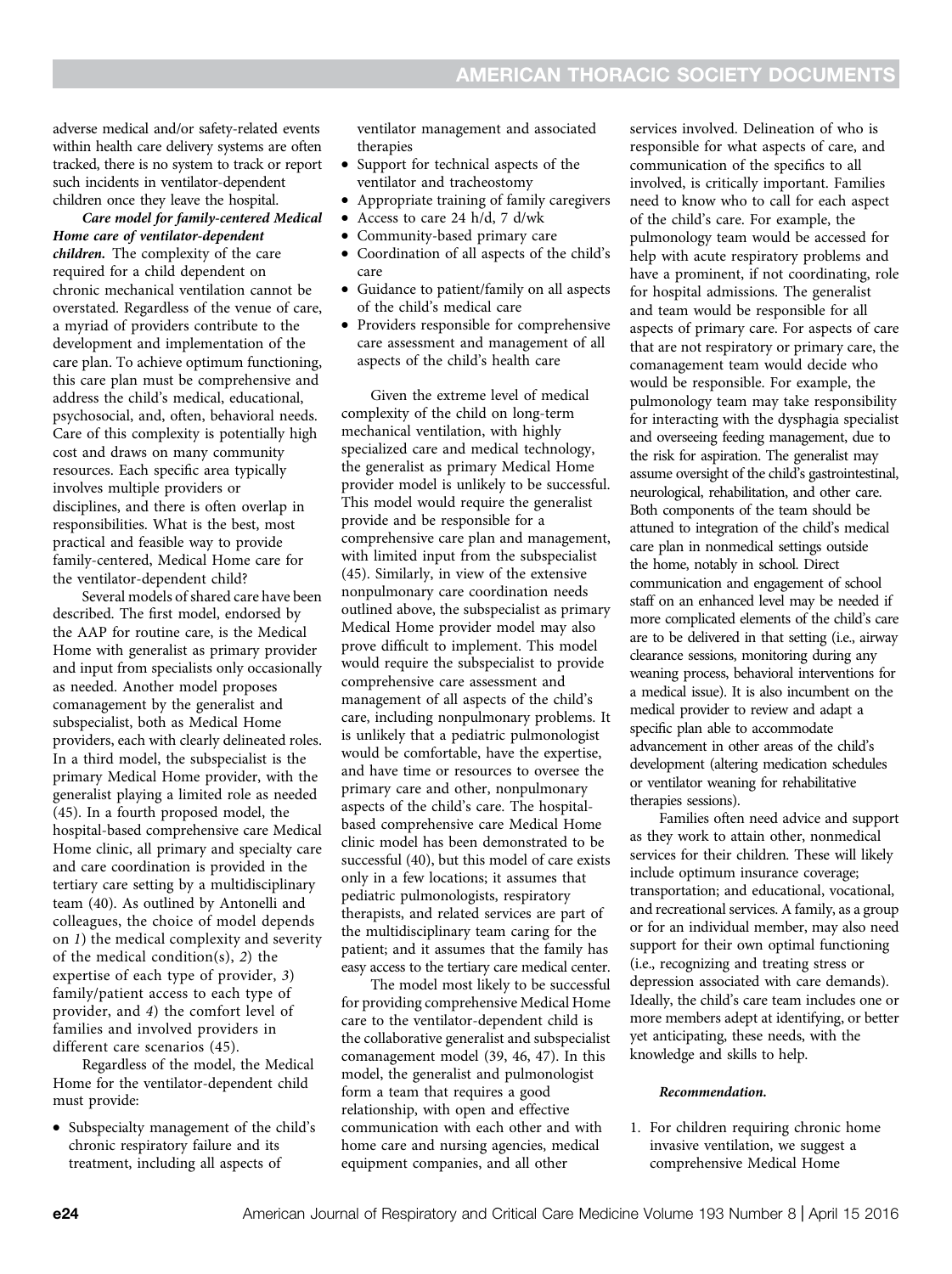comanaged by a generalist and respiratory subspecialist (Strength of Recommendation: Conditional; Quality of Evidence: Very Low). The features of this Medical Home are summarized in Table 4.

## Question 2: Should Standardized Discharge Criteria Be Used When Planning the Hospital Discharge of Children Requiring Chronic Home Invasive Ventilation?

Background. Care in the home for children requiring chronic invasive ventilation is possible and preferred to care in an institution. Yet discharging a patient dependent on invasive ventilation can take many months or even years to arrange (48, 49). The decision to pursue chronic mechanical ventilation in the home setting will be influenced by the comfort level of the family and medical team caring for the child and the availability of resources in the child's home and community. It should be noted that many of the risks of chronic ventilation in children are present regardless of whether the child is cared for at home, in a long-term facility, or in the hospital setting (50, 51). The heterogeneity of insurance coverage and community availability of professional home care providers for necessary services and equipment makes comprehensive guidance difficult. The best judgment of the provider, after candid discussion with caregivers and review of available resources outside of the hospital, is essential for designing a customized discharge plan for each child.

The Workgroup found no published experimental or observational studies examining the use of standardized discharge criteria for children on chronic home mechanical ventilation. The effect of applying standardized discharge criteria on important outcomes in these children, such as death, rehospitalization, and quality of life, is not known. Guidelines designed to facilitate the safe discharge and home care of mechanically ventilated children were provided by the ATS in 1990, and subsequently pediatric guidelines have been published in the United Kingdom and Australia (52–54). The Pediatric Chronic Home Ventilation Workgroup compared existing discharge criteria from the chronic ventilation programs of seven children's hospitals within the United States and a composite document was generated. The Workgroup

reviewed the composite document and compared it to other consensus statements addressing pediatric home invasive ventilation in an effort to develop generalizable criteria for an ideal discharge (53, 54). When appropriate, aspects of care from adult guidelines for home mechanical ventilation were incorporated into the recommendations (55–57). On the basis of the extensive clinical experience of the Workgroup, we suggest the use of standardized discharge criteria to objectively assess readiness of an invasively ventilated pediatric patient for care in the home. The possible benefit of standardized discharge criteria would be to identify and eliminate important barriers to care in the home before discharge and consider alternate care arrangements if obstacles cannot be eliminated. Weight given to each component of the proposed criteria would vary between centers and patients. The recommendation places high value on the potential benefits of considering all facets of a child's care in the home before discharge and low value to the increased provider time and resource use that may be required.

Table 5 lists proposed standard criteria for discharge home from the hospital of children with invasive mechanical ventilation. All required services must be covered by insurance or other defined means, and a home care supplier must be identified to provide the necessary durable medical equipment (DME). In Table 5, section 1 describes the readiness of the child. Assessing the child's medical stability includes evaluating respiratory stability; ideally, ventilator settings have not required adjustment for weeks before discharge (54). Thresholds for delivered oxygen concentration or prescribed ventilator settings are often set by local home care company limitations and should be defined before discharge. Evaluation of home oxygen delivery systems should be performed to ensure the  $Fi_{O_2}$  delivered by home equipment is sufficient to meet the child's needs. Section 2 addresses the family caregivers. Families must have the ability to provide for the child's basic needs (safety, food, clothing, stimulation) while also managing the complex medical needs of their child. Caregivers should demonstrate competence with the provision of all therapies required by the patient before discharge. The Workgroup agreed that a minimum of two family caregivers should be trained in the care of the complex child

at home. One caregiver (including available professionals) should be awake and alert to respond to emergencies at all times. The requirement for number of caregivers in the home and the training of these caregivers is discussed in the following section of this document. Section 3 describes the basic requirements for a DME company, which will be needed to partner with the families and their health care team. In-home professionals are required for assistance to the family caregivers and, as described in section 4 and later in this document, must be appropriately trained. These professionals might include nurses, respiratory therapists, or other home personnel specifically trained in the care and management of the ventilated child. Section 5 addresses the important aspects of the home environment. The home environment must meet basic safety requirements and provide provisions for emergencies.

Advance care planning, including the development of written care directives, should be addressed before the child's initial hospital discharge. Anticipatory guidance that includes information about the patient's diagnosis and prognosis, potential emergency situations that may be faced, and the expectations for and limitations of available therapies should be provided. Decisions regarding resuscitation and lifesustaining treatments should be discussed with the family and, when appropriate, the patient. Patients and families should also understand that directives and goals of care can be modified at any time.

### Recommendation.

2. For children requiring chronic invasive ventilation, we suggest the use of standardized discharge criteria to objectively assess readiness for care in the home (Strength of Recommendation: Conditional; Quality of Evidence: Very Low). Suggested components of these criteria are listed in Table 5.

## Question 3: Should Home Caregivers Be Specifically Trained in the Care of Children Requiring Chronic Home Invasive Ventilation?

Background. Children on home invasive ventilation are typically cared for by a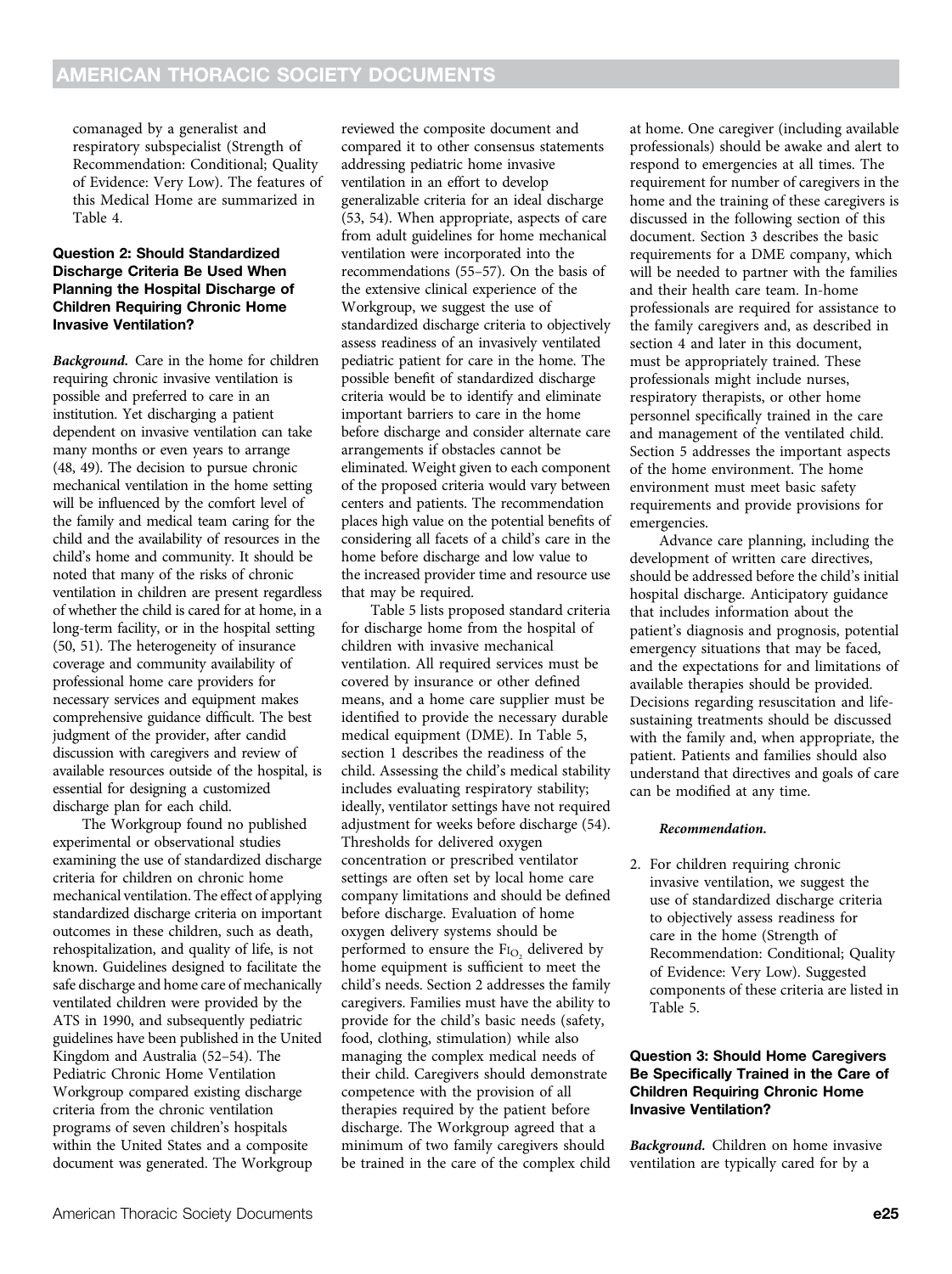## Table 5. Proposed Standardized Criteria for Discharge of an Invasively Ventilated Child to Home

#### 1. The child must be medically stable for discharge.

- No significant change to ventilator settings or oxygen requirement for at least several days and preferably several weeks before discharge.
- <sup>d</sup> No acute decompensation events (e.g., PICU transfers) within the few days to weeks before discharge.
- <sup>d</sup> Ventilator and oxygen requirements compatible with long-term medical stability and equipment available for home setting.
- <sup>d</sup> Home respiratory equipment trialed and tolerated in the hospital for at least 24–48 h before discharge.
- Must tolerate the transport to and from hospital.
- 2. Family caregivers must demonstrate the willingness and ability to care for the patient.
	- <sup>d</sup> Caregivers must demonstrate competency in delivering all prescribed therapies (e.g., medication administration, feeding, respiratory care, CPR, home ventilator use, responding to monitors).
	- Caregivers must demonstrate competency in the care and replacement of their child's tracheostomy, and caregiver education must include recognizing and responding to urgent issues such as tube obstruction, decannulation, and bleeding from tracheostomy.
	- At least two family caregivers must be fully trained in all aspects of the child's care.
	- Caregivers must understand the importance of the continual presence of an alert caregiver who can respond to alarms and emergencies.
	- Caregivers must agree to care for their child in situations when additional services (such as in-home nursing) are not available even for extended periods of time.
	- Caregivers should complete an independent stay before hospital discharge during which they are responsible for all aspects of the child's care (including responding to simulated emergencies).
	- Routine hand washing is essential and its importance cannot be overemphasized.
	- Caregivers must be able to safely transport the child in both routine and urgent situations (a "Go Bag" with all necessary travel items, including an extra tracheostomy tube and obturator, a size smaller tracheostomy tube, suction catheters, scissors, tracheostomy tube ties, and lubricant, will remain with the child at all times; disability parking privileges should be considered).
	- <sup>d</sup> Family caregivers should understand that if the child improves and no longer requires the same amount of professional caregiver support, they will be required to assume increasing responsibility for the child's care.
	- <sup>d</sup> Family caregivers must be instructed not to engage in cigarette smoking near the child and respiratory equipment, and smoking cessation should be encouraged.
- 3. A DME company must be available and able to provide the required equipment and technical support.
	- The DME (or trained personnel from discharge facility) must perform a home inspection to confirm that the home environment and electrical systems are adequate for the necessary medical equipment.
	- The DME company must provide 24-h availability as a resource and to service the equipment, including same-day replacement of malfunctioning equipment.
- DME respiratory clinicians should visit patients at least monthly and more often as needed.
- 4. Professional in-home caregivers (e.g., nurses) as required to support the family must be arranged before discharge.
- <sup>d</sup> Home professional caregivers must maintain infant/child CPR certification.
- <sup>d</sup> Professional caregivers must be required to achieve the competencies expected of the child's family-based caregivers.
- <sup>d</sup> Each professional caregiver must complete ventilator training involving the specific type of ventilator used in the child's home.
- <sup>d</sup> Professional caregivers must be available to meet the child at home on the day of discharge. <sup>d</sup> An accredited agency must provide professional caregivers with experience in home mechanical ventilation and will maintain training to
- ensure maintenance of skills.
- <sup>d</sup> Professional caregivers must be instructed not engage in cigarette smoking while on duty.
- 5. The home and community environment must be safe and allow access to routine and urgent care as needed.
	- <sup>d</sup> Primary care, pulmonary subspecialty care, and care coordination must be provided in a collaborative manner consistent with the family-centered care and Medical Home models.
	- <sup>d</sup> A formal safety plan should be posted near the patient to include: emergency contact numbers (EMS, primary care provider, specialty providers, DME contact, nursing agency) and any medical information essential to the child's care (allergies, medications, ventilator settings, specific instructions).
	- A functioning phone must remain with the patient in case of emergency.
	- <sup>d</sup> The home should be safe and free from fire/health/safety hazards and provide easy access to the child at all times.
	- <sup>d</sup> The home must have a functional fire extinguisher that home occupants are able to operate. A home fire escape plan that includes the patient and minimal equipment needed for life support should be in place.
	- The ambient temperature in the home should remain within the range recommended by the ventilator's manufacturer.
	- <sup>d</sup> Irritants (e.g., cigarette smoke, incense burning, molds) should not be present.
	- Local EMS should be made aware of the patient and the patient's condition. On the basis of distance from emergency services, consideration should be given to additional back-up equipment in home.
	- <sup>d</sup> Letters requesting that services be restored quickly in an outage should be sent to the telephone and utility companies.

Definition of abbreviations: CPR = cardiopulmonary resuscitation; DME = durable medical equipment; EMS = emergency medical/transport services; PICU = pediatric intensive care unit.

combination of family and professional caregivers. In the ideal situation, the child's caregivers understand the patient's disease and the role invasive ventilation plays in its management, the mechanics of providing invasive ventilation including the features

and limitations of the specific ventilator used, and tracheostomy care with a focus on preventing tracheostomy-specific complications. Caregivers must provide comprehensive care in all eventualities, particularly in emergencies. Accidental

deaths remain a significant cause of morbidity in this population, and hospital readmissions are common. During the past three decades, the overall mortality rate of a total of 1,008 children enrolled in the Pennsylvania Ventilator Assisted Children's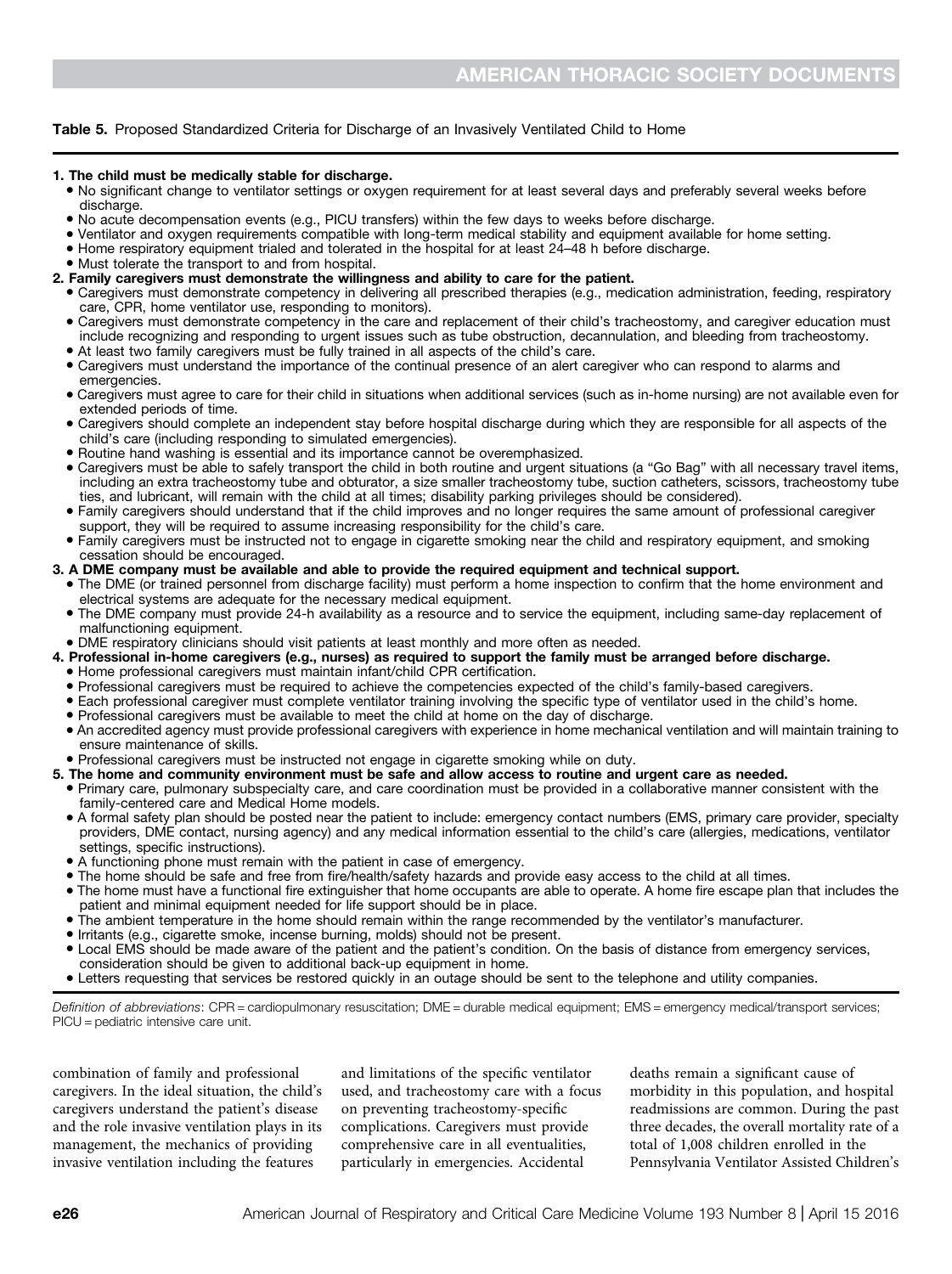Home Program (VACHP) was 27.5%. Despite technological advances in home monitoring, 18 to 20% of the overall mortality rate was attributed to preventable deaths related to tracheostomy accidents that included undetected decannulation and mucous plugging of the tracheostomy tube (58). In a retrospective observational cohort analysis of 228 children enrolled in a home mechanical ventilation program in southern California over a 22-year period (990 person-years), there was a 21% mortality rate. Progression of underlying conditions accounted for only 34% of the deaths, whereas 49% of the deaths were unexpected. Of the unexpected deaths, 19% were related to airway issues, including acute airway obstruction, tracheal hemorrhage, and accidental decannulation (51). A study from the same program in California found that 40% of newly discharged pediatric patients requiring home mechanical ventilation required nonelective readmission to the hospital in their first year home; half of these admissions occurred in the first 3 months (59). Pneumonia and tracheitis were the most common causes of readmission, and the authors postulate that this may be, in part, related to inadequate caregiver training on airway clearance and care. A study from Germany examining severe emergencies in a group of ventilatordependent children found an incidence of 0.27 emergencies per patient-year and also found that the majority were related to respiratory problems, such as infection, atelectasis, and increased secretions and tracheostomy complications (60).

Authors reviewing outcomes in this population have suggested that improved caregiver training may help reduce morbidity and mortality on the basis of their clinical experience (58, 59). Consensus statements by the ATS and the American Academy of Otolaryngology–Head and Neck Surgery that describe the care of children with tracheostomies emphasize the importance of home caregiver education, which includes both family members and home nurses (61, 62). The Workgroup found no experimental or observational studies directly addressing the question of the effect of training caregivers or the presence of a trained caregiver on important outcomes, such as death or recurrent hospitalization, for children requiring chronic home invasive

ventilation. Despite the very low quality evidence available, the Workgroup, on the basis of consensus opinion and unsystematic observations, strongly recommends that an awake and alert trained caregiver be always present and immediately available in the home of a child requiring chronic invasive ventilation.

In making this strong recommendation, the Workgroup believes that the desirable consequences would clearly outweigh the undesirable consequences, which include increased use of resources and a possible disruption to families, of following this recommendation. Lack of an awake and attentive trained caregiver would place the child in a lifethreatening situation. Training is irrelevant if a caregiver cannot respond to an urgent situation secondary to sleepiness or fatigue. To provide an awake and alert trained caregiver at all times generally requires the involvement of both professional and nonprofessional (family) caregivers.

Previous guidelines released by the ATS on the care of a child with a tracheostomy in the home recommended that two adult caregivers be trained in the care and replacement of a tracheostomy tube (61). A small retrospective study surveyed caregivers of infants discharged from the hospital with a tracheostomy. Most caregivers (70%) reported that the second caregiver participated in the child's medical care often or very often (63). Fifty percent of the respondents believed they could not have cared for the infant in the home without another trained caregiver. On the basis of the experience of the Workgroup and these limited survey data, we suggest that at least two family caregivers are trained to provide care for the child in the home. This recommendation places a high value on the safety of the patient and the quality of life of the caregivers and low value in the increased resource use required for training more than one caregiver.

Limited literature describing training of both family and professional caregivers was available and is reviewed below. Data examining to what extent level of training affects the outcomes of these patients are not available.

Family caregivers. Single-center observational studies have outlined recommended training for caregivers

(64–68). Recommendations include a comprehensive and staged educational approach that begins even before placement of the tracheostomy and spans until the time of the child's discharge from the hospital. These approaches have applied various aids that involve individualized instruction, audiovisual and written materials, supervised practice using home equipment, and use of dolls or mannequins for skill demonstration. Programs have included written objectives and validation of acquired skills and knowledge. Structured educational programs have been shown to reduce the length of the initial hospital stay after tracheostomy placement in children (69, 70). Training is designed to ensure parental familiarity and understanding of the role and use of devices and equipment; comfort with routine tracheostomy and ventilator care, day-to-day respiratory management, and troubleshooting; as well as emergency care. A study by Kun and colleagues demonstrated, through the use of a 25-question survey, that family caregivers once trained have a good understanding of how to respond to ventilator or tracheostomy emergencies, with no difference in scores noted between lay caregivers and licensed nurses (71). Some deficits in knowledge were found, however, with the authors recommending more in-depth education on the limitations of ventilator alarms.

Professional caregivers. Care of a chronically ventilated child in the home can rarely be accomplished without the use of professional caregivers. As noted previously, safe care of a child with a tracheostomy and home mechanical ventilator relies not only on caregiver training but also on the presence of an awake and alert trained caregiver. Professional caregivers are commonly used to meet this standard and provide the needed respite for families to sleep, work, and attempt to maintain life balance. In a survey of families caring for ventilator-dependent children, 25% reported providing direct patient care to their child for more than 16 h/d, and 40% reported an unmet need for skilled nursing in the home (72). A significant portion of family caregiver respondents reported frequent depressive symptoms, and, in this cohort, screening positive for a likely depressive disorder was associated with reporting unmet needs for care. In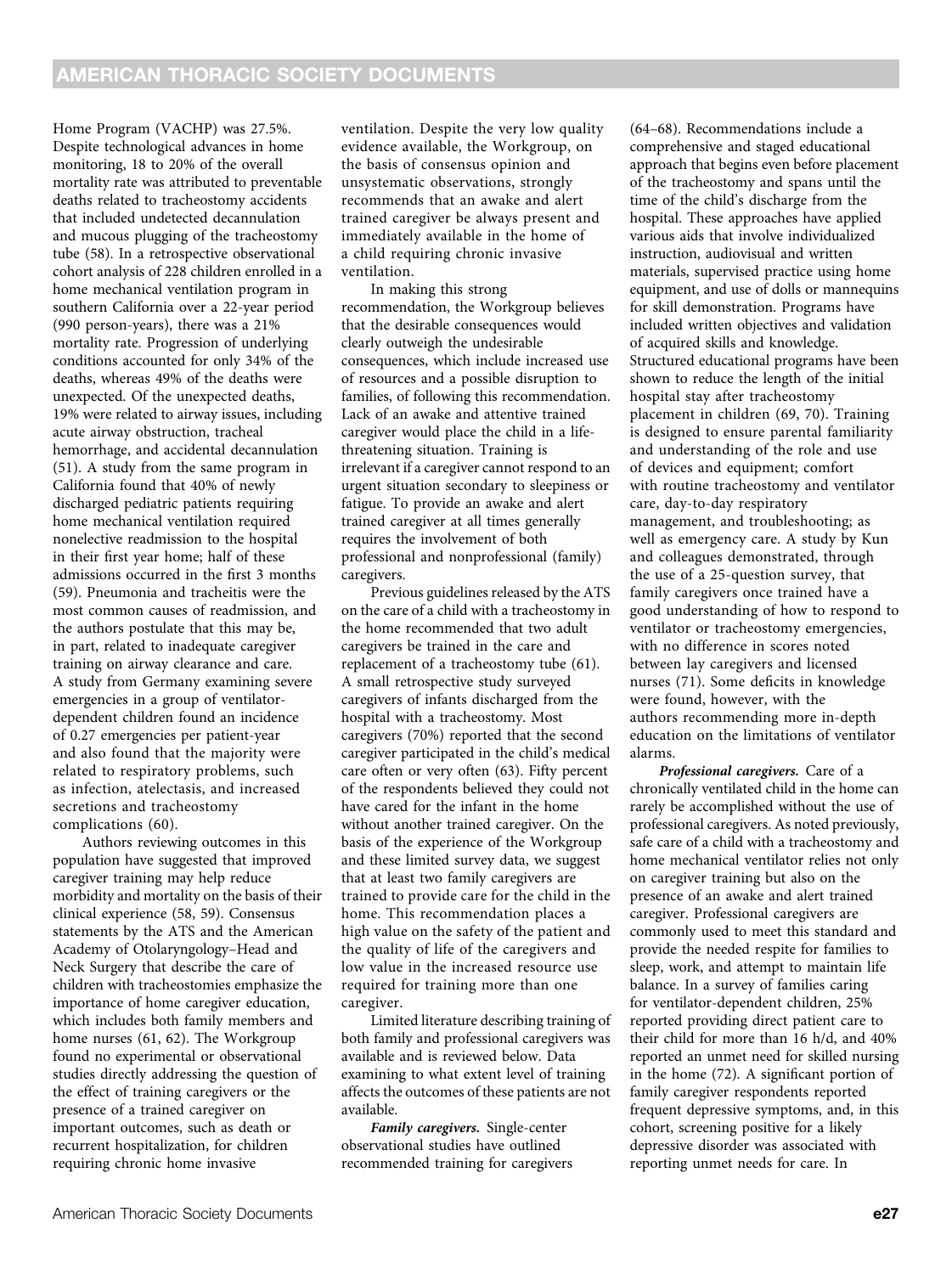another small study of caregivers of ventilator-dependent children, symptoms of clinical depression and sleep deprivation were significantly associated with a lack of nighttime nursing (73). Guidelines addressing the use of professional home nursing care for children with a tracheostomy or tracheostomy with ventilator have stressed the use of home nursing care during the transition from hospital to home and supported that many children will have an ongoing need for home professional care (53, 61). The number of hours of professional care required will be based on multiple factors (for example, complexity of the child's care, the child's dependence on the ventilator, the family's ability to provide safe care, and the other demands on the family's time, including other children) and must be evaluated and reevaluated as situations change on a caseby-case basis.

In Pennsylvania, a care assessment survey was administered to 107 randomly selected families enrolled in VACHP. These families reported that home care was frequently disrupted by 1) the lack of available nurses, and 2) an inadequate level of skill demonstrated by the homecare nurses (74). In response to the survey results, the organization assessed the skill levels of 21 experienced home care nurses (16 registered nurses and 5 licensed practical nurses) who were providing care to the VACHP children. The assessments revealed a knowledge deficit in many areas of care. The deficient areas were: respiratory assessment (71%), tracheostomy care (43%), tracheostomy string change (90%), suctioning of the tracheostomy (95%), tracheostomy tube change (90%), tracheostomy emergencies (86%), cardiopulmonary resuscitation with a tracheostomy (47%), ventilator care and management (86%), and troubleshooting ventilator alarms (100%). Individual training included pretraining evaluation, individual skill level validation, simulation, return demonstration, and post-training evaluation to all the nurses over a 7- to 13-hour period. At the conclusion, each nurse was able to demonstrate mastery of the skills with the patient. Parents reported an overall increase in satisfaction with the care provided by their nurses posttraining (74).

From 2003 to 2012, VACHP provided training to 600 home care nurses from across the United States caring for

ventilator-assisted children. Of the nurses who identified themselves as experienced in tracheostomy and ventilator home care, the average pretest score was only 60%, with some nurses scoring as low as 20%. Posttraining evaluation was conducted with each of the nurses to assure skill acquisition to provide proficient care in the home (58). Kun and colleagues used home mechanical ventilator emergency scenarios provided by an online survey to evaluate the knowledge of practicing pediatric home health nurses (75). Regardless of years of experience, the nurses scored poorly, and those surveyed overwhelmingly favored more training in home mechanical ventilation. The authors recommend enhancing nurse education through the use of simulation, "teach back" methods, and return demonstrations and simulations in the home where the nurse is providing care. It is unknown, however, whether periodic assessment and reeducation of professional caregivers reduces the frequency of adverse events in the home.

On the basis of the literature reviewed and the unsystematic observations of the Workgroup, we suggest that ongoing education to allow acquisition of and then reinforce and augment the skills required for patient care be provided to both family and professional caregivers of children requiring chronic home invasive ventilation. Ongoing education after the initial training period would help reinforce learned skills and allow training on new protocols and technology. Education should be provided by the involved medical professionals in the clinic or hospital, professional personnel agencies, and DME companies. This recommendation places a high value on safety and the potential clinical benefits to the patient and a low value on potential increased cost and resource use.

Paraprofessional caregivers. Nonprofessional caregivers are rarely employed in the home care of chronically ventilated children in the United States, and research literature is limited. An Australian study of 168 ventilatordependent children at home evaluated care provided by alternative caregivers in place of skilled nurses (76). The study reported that the trained lay caregivers provided adequate care and did not correlate negative patient outcomes with care provided by nonprofessionals. However, the study did not describe the training curriculum or methodology. Most of the children in the study required noninvasive ventilation; therefore, further investigation of the use of paraprofessional caregivers for children who require conventional mechanical ventilator support is warranted.

### Recommendation.

- 3a. We recommend that an awake and attentive trained caregiver be in the home of a child requiring chronic invasive ventilation at all times (Strength of Recommendation: Strong; Quality of Evidence: Very Low).
- 3b. For children requiring chronic invasive ventilation, we suggest that at least two specifically trained family caregivers are prepared to care for the child in the home (Strength of Recommendation: Conditional; Quality of Evidence: Very Low).
- 3c. We suggest that ongoing education to acquire, reinforce, and augment skills required for patient care be provided to both the family and professional caregivers of children requiring chronic home invasive ventilation (Strength of Recommendation: Conditional; Quality of Evidence: Very Low). Suggested educational objectives are provided in Table 6.

## Question 4: Should Standard Home Equipment Requirements Be Applied When Planning for the Equipment Needs of Children Requiring Invasive Ventilator Support in the Home?

Background. The Workgroup found no experimental or observational studies directly addressing the question of whether the availability of certain equipment in the home of a child dependent on invasive ventilation would lead to improved outcomes and therefore be considered a required component of care. We found several studies examining the performance of equipment in the home and one evaluating the performance of ventilator alarms in a setting designed to simulate accidental decannulation, and these are described in the following paragraphs. None of the literature reviewed addressed the effect of providing specific home equipment or of maintaining home equipment on outcomes such as death, morbidity, or quality of life. The indirect evidence described below,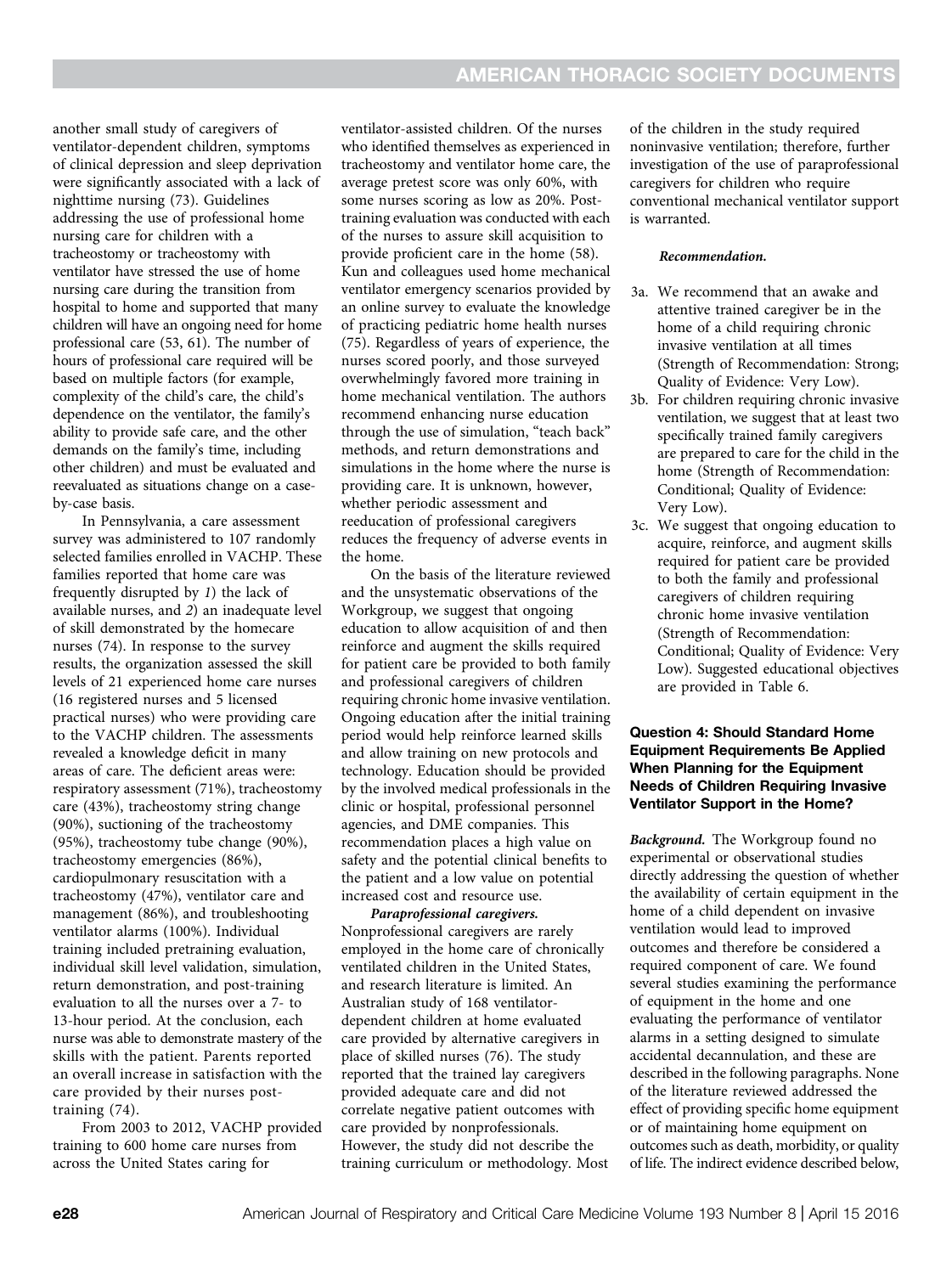Table 6. Suggested Educational Objectives for Family and Professional Caregivers of Children Requiring Home Mechanical Ventilation

#### Pulmonary care and assessment

- Caregivers should be able to:
- . Obtain basic vital signs, including pulse rate, breath rate, and oxygen saturation
- Recognize and state the child's usual breath rate, pulse rate, oxygen saturation, respiratory effort, and color
- Identify type of ventilator used in home and ventilator settings
- <sup>d</sup> Identify type of tracheostomy tube and whether it is cuffed or uncuffed and, if cuffed, instructions for inflation of the cuff (manufacturer recommendation for cuff inflation [air vs. water], amount of air/water used to inflate cuff, hours per day spent with cuff inflated)
- <sup>d</sup> Identify type of "back-up" tracheostomy tube to be used if primary tube cannot be replaced
- <sup>d</sup> Know that an additional tracheostomy tube, the back-up tracheostomy tube, and the supplies needed to change the tracheostomy should be with the child at all times (the "Go Bag")
- <sup>d</sup> Identify signs of respiratory distress and describe proper intervention. (Signs of respiratory distress to review may include: increased tracheal secretions or change in color of secretions, retractions, increased work of breathing, cough, color changes, nasal flaring, increased or decreased heart rate, increased or decreased respiratory rate, desaturation, anxiety, abnormal breath sounds.)

### Tracheostomy care

Guidelines for tracheostomy education are provided in Reference 61

Emergency response

Caregivers should be able to:

- Verbalize criteria for calling emergency services (such as 911 in the United States)
- Be certified in CPR
- <sup>d</sup> Be able to access a list of numbers for emergencies or problems not requiring emergency services (physicians, DME, etc.) and know who to contact on the basis of the type of emergency
- Demonstrate use of self-inflating bag and mask in routine and emergency care procedures
- List signs of tracheostomy obstruction
- Demonstrate appropriate suctioning techniques to remove tracheostomy obstruction
- <sup>d</sup> Demonstrate an emergency tracheostomy tube change (change done by one caregiver without assistance)
- Demonstrate knowledge of emergency medications (if applicable)
- Verbalize plans for loss of electricity, fire, tornado, or other natural disaster

#### Ventilator training

- Caregivers should be able to:
- Identify electrical power sources
- Assemble ventilator circuit and humidification system
- Describe routine cleaning of equipment
- Add oxygen to circuit if indicated
- Verbalize that ventilator alarms must be audible throughout the home
- Demonstrate how to properly turn the ventilator on, test the ventilator before use, and view and verify settings
- Demonstrate an understanding of ventilator alarms and how to troubleshoot the alarms
- Demonstrate the appropriate technique for draining tubing in the ventilator circuit, down and away from child
- Demonstrate the ability to keep battery-operated back-up equipment charged and ready for use
- Demonstrate how to charge batteries for ventilators
- Demonstrate how to connect and use the external battery for the ventilator if applicable
- Verbalize understanding of the approximate battery life for each piece of equipment

#### Infection control practices

Caregivers should be able to:

- Demonstrate infection control practices as they relate to the plan of care
- Demonstrate proper hand-washing technique
- Demonstrate proper disposal of contaminated material
- Demonstrate how to clean and disinfect reusable medical supplies

#### Medications

- Caregivers should be able to:
- Identify the dosage and frequency of all medications required by the child
- Explain the indications and side effects of medications
- Demonstrate the ability to prepare and administer medications correctly

## Oxygen

- Caregivers should be able to:
- Demonstrate the proper care and use of home oxygen delivery equipment (e.g., cylinders, concentrators)
- <sup>d</sup> Verbalize the safety issues related to use of oxygen in the home (risk of fire with smoking, open flames, flammable products near the oxygen, or close proximity to heat sources)
	- Demonstrate understanding of when and how oxygen should be used for the patient

#### Oximetry monitoring

- Caregivers should be able to:
- Demonstrate the proper and secure placement of the oximeter probe
- Demonstrate the ability to differentiate true from false oximeter readings
- Verbalize steps for responding to an oximeter alarm
- Verbalize an understanding of normal oxygen saturations and a plan for responding to saturations that fall below the normal range

(Continued)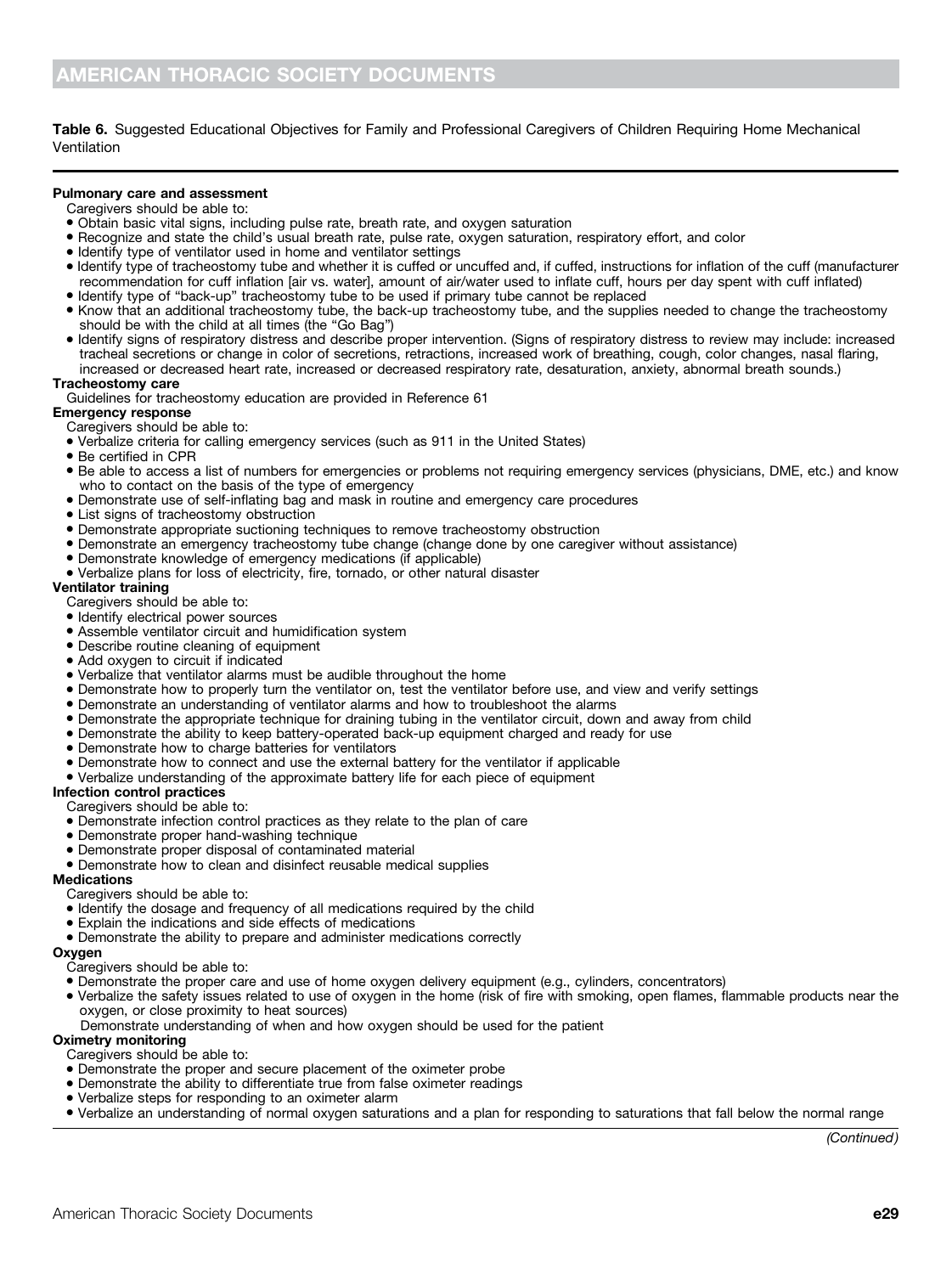#### Table 6. (Continued)

#### Suctioning equipment

- Caregivers should be able to:
- Demonstrate the correct catheter size to use for the patient
- Demonstrate the correct suction pressure and catheter depth to use to clear tracheostomy
- Demonstrate how to test for suction pressure
- Demonstrate a clean suction technique

Nebulizer/metered dose inhaler (if ordered)

- Caregivers should be able to:
- Verbalize when the prescribed inhaled medications are required
- Demonstrate how to deliver inhaled medications in ventilator circuit if applicable

Definition of abbreviations: CPR = cardiopulmonary resuscitation; DME = durable medical equipment.

Further instruction and competency assessment will be required if patient requires equipment/therapy beyond those listed above (e.g., pulmonary clearance therapies, cardiorespiratory monitors, end-tidal CO<sub>2</sub> monitors, etc.). The goal should be to ensure that all caregivers are fully versed in all aspects of the child's care.

coupled with the unsystematic observations of the Workgroup experts, was used to formulate the recommendations.

Children requiring invasive home ventilation have diverse underlying etiologies for their chronic respiratory failure and often have significant associated comorbidities. They are at high risk of death and require significant medical and technological support in the community setting. Although most of the deaths seen in patients requiring chronic home invasive ventilation are related to the progression of their underlying disease or their associated comorbidities, a significant number of these deaths are caused by tracheostomy-related accidents or complications, many of which may be preventable (51).

Although many of these tracheostomyrelated deaths may be due to problems regarding caregiver training and their ability to appropriately respond to emergency situations, there may be equipment-based strategies available to avoid or reduce tracheostomy-related mortality. One means may be through using appropriate monitoring strategies in the home. Although positive-pressure ventilators are equipped with various alarms, these may not provide adequate protection. A study by Kun and colleagues found that low inspiratory pressure alarms failed to alarm during simulated decannulation when tested with the smaller-diameter tracheostomy tubes often used in pediatric patients (77). This suggests the need for alternate monitoring strategies. In a separate study examining the performance of ventilators in the home environment, poor functioning of ventilator alarms was also noted, with 18.6% of the built-in alarms for disconnection and 5.1% of the alarms for obstruction in the home ventilators found to be nonfunctional when investigated by the examiners (78). Limited available data suggest that pulse oximetry is the preferred monitoring method, although this is not provided for every patient, as reported in a 2007 study of home ventilated patients in Massachusetts (22). Standard home cardiorespiratory monitors that monitor heart rate and chest wall movement will only alert caregivers if there is absence of respiratory effort and/or associated bradycardia. In infants and children, hypoxemia is likely to be an early indicator of airway obstruction or equipment malfunction leading to inadequate ventilation, whereas bradycardia and central apnea are later complications of a serious event, which make patient resuscitation more difficult. For children requiring chronic home ventilation, we suggest monitoring, especially when the child is asleep or unobserved, with a pulse oximeter. In making this recommendation, we place high value on the potential benefits of monitoring with a pulse oximeter and low value on the potential risks, which may include false alarms (which can lead to caregiver desensitization) as well as difficulty maintaining the pulse oximeter probe in place.

Unlike tracheostomy-related issues, deaths secondary to ventilator failure are rare. Equipment malfunction and/or failure, however, can lead to significant overuse of resources by patients. Equipment failure may be related to age of the equipment, longer intervals between equipment servicing, longer ventilator use by the patient, failure of caregivers to care for

equipment appropriately, and failure of the caregivers to recognize poor equipment performance (e.g., leaks in the circuit) (79). Interestingly, equipment failure was also associated with "very new" ventilators, suggesting issues are uncovered after release of newer models (79). Strategies for addressing potential equipment failure include regular maintenance and servicing of home equipment as well as regular reeducation of the patients and caregivers. A study by Farre and colleagues examining quality-control procedures in Europe found that medical centers prescribing home mechanical ventilation were generally not involved in the care and maintenance of the ventilator and that ventilator companies were servicing equipment with a frequency that ranged from 3 to 12 months (80). Most prescribing centers were unaware of the quality-control procedures followed by the ventilator companies, with communication between the two entities limited. The provision of appropriate back-up supplies was found to decrease the risk of ventilator malfunction and associated mortality. A 2011 German study of 54 children and adolescents receiving ventilation in the home setting reported only three acute emergencies associated with ventilator failure without resulting mortality, subsequent hospitalization, or persistent adverse event (60). Authors of this study postulated that the low incidence of adverse events associated with equipment malfunction in their patient population may have been related to the provision of back-up ventilators, self-inflating bag and masks, and emergency oxygen for all of the ventilator-dependent patients. Providers in the United States should be aware of the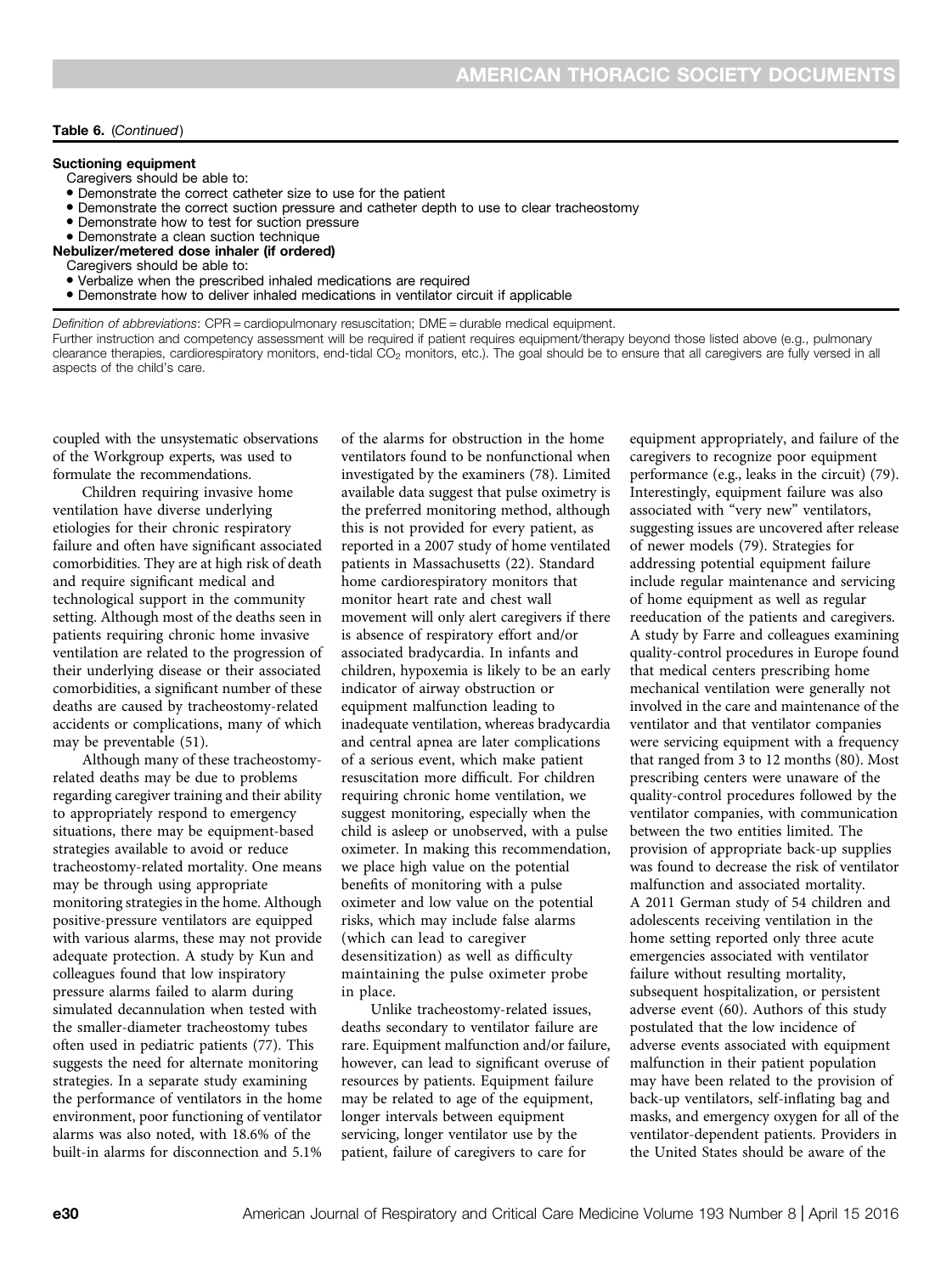requirement to report medical device failures or defects to the Federal Drug Administration (81).

Even in the absence of ventilator malfunction or failure, patients may be at risk for underventilation or overventilation in the home setting. Studies in adult patients have suggested that performance of ventilators in the home may vary considerably and that there is often a difference between the set and the prescribed ventilator settings on these ventilators. This places patients at risk for hypoventilation and associated complications (78). In addition, in transitioning a patient from an internal positive end-expiratory pressure ventilator to an external positive end-expiratory pressure ventilator (or vice versa), the clinician must recognize that the required settings on the ventilator may be different so as to achieve the same ventilatory support. Home ventilators have been shown to vary in their ability to reliably deliver a specified tidal volume and compensate for air leaks (82, 83). Pediatric patients should demonstrate stability on their chosen home device before discharge and may require readmission or increased monitoring in the home if transition from one home ventilator type to another is required.

For children requiring invasive home ventilation, we recommend regular maintenance of ventilators and associated equipment in the home as outlined by the manufacturer. Care should be taken to assure that the actual ventilator settings as seen on the control panel match the prescribed settings. Twenty-four hour a day service and phone support for mechanical failure or malfunctions must be available and is generally provided by the DME company. This recommendation supports the safe and appropriate use of all equipment chosen by the provider for use in the home.

A 1998 consensus statement from the United Kingdom recommended that equipment chosen for the home for children requiring long-term ventilation be "portable, durable and simple to use" (53). A second ventilator was believed to be required for any child who cannot be off the ventilator for 6 continuous hours. It was also recommended that alternative power sources be supplied (battery or generator). Last, it was recommended that clear plans should be in place for the maintenance and replacement of equipment in the case of mechanical failure. Given the limited data available to the clinician when choosing appropriate equipment for the home and the absence of any randomized controlled trials, our expert panel was surveyed to formulate equipment recommendations. Each pediatric tertiary center with representatives in the working group was asked to provide their written protocol for standard equipment prescribed at initial discharge for home ventilated infants or children. These lists were then merged into a single list containing only DME; disposable items were not included. The final list included 21 items. All participants were then e-mailed a survey asking them to 1) rank-order the 21 items from most important to least important; and 2) rate whether each item was absolutely required, required, strongly recommended but not required, or optional. A total of 15 experts in chronic home ventilation from 15 different centers responded to the survey. Participants were encouraged to discuss the survey with their colleagues and/or hospital discharge planner. Survey results are summarized in Table 7. Equipment believed to be absolutely required by 70% or more of the experts surveyed included: the ventilator, a back-up ventilator, batteries for the ventilator, self-inflating bag and mask, suctioning equipment (portable), heated humidifier, supplemental oxygen for emergency use, nebulizer, and a pulse oximeter (nonrecording). The remainder of the survey results can be found in Table 7. We suggest that the "absolutely required" equipment identified in our survey of expert clinicians be available in the home. On the basis of experience, the Workgroup believed the presence of specific pieces of equipment could prevent the development of life-threatening situations and/or reduce their severity. This recommendation places high value on the potential to avoid emergent situations due to the presence of important reserve and emergency equipment and low value to increased resource use and increased equipment costs.

Another possible strategy to avoid complications for patients dependent on invasive ventilation is to decrease the risk of tracheostomy plugging through the optimization of airway clearance. The recent Canadian Thoracic Society statement on home ventilation, which

focused on the adult population, strongly recommended manually assisted cough techniques or the use of the cough assist in patients with tracheostomy, regardless of the underlying etiology of the chronic respiratory failure (57). Methods for augmenting cough, including MI-E devices, are strongly recommended for use in patients with neuromuscular disease with an ineffective cough so as to help maintain airway patency and avoid respiratory complications, such as atelectasis and infection (84–86). We suggest that an MI-E device be used to help maintain airway patency in patients requiring home mechanical ventilation with ineffective cough, including, but not limited to, those with neuromuscular disease with poor respiratory muscle strength. This recommendation places high value on the potential to avoid airway plugging and low value on increased costs and resource use.

#### Recommendation.

- 4a. For children requiring chronic home invasive ventilation, we suggest monitoring, especially when the child is asleep or unobserved, with a pulse oximeter rather than use of a cardiorespiratory monitor or sole use of the ventilator alarms (Strength of Recommendation: Conditional; Quality of Evidence: Very Low).
- 4b. For children requiring chronic home invasive ventilation, we recommend regular maintenance of home ventilators and all associated equipment as outlined by the manufacturer.
- 4c. We suggest the following pieces of equipment for use in the home when caring for a patient on home mechanical ventilation: the ventilator, a back-up ventilator, batteries, a selfinflating bag and mask, suctioning equipment (portable), heated humidifier, supplemental oxygen for emergency use, nebulizer, and a pulse oximeter (nonrecording) (Strength of Recommendation: Conditional; Quality of Evidence: Very Low).
- 4d. We suggest that an MI-E device be used to help maintain airway patency in patients requiring home mechanical ventilation with ineffective cough, including, but not limited to, those with neuromuscular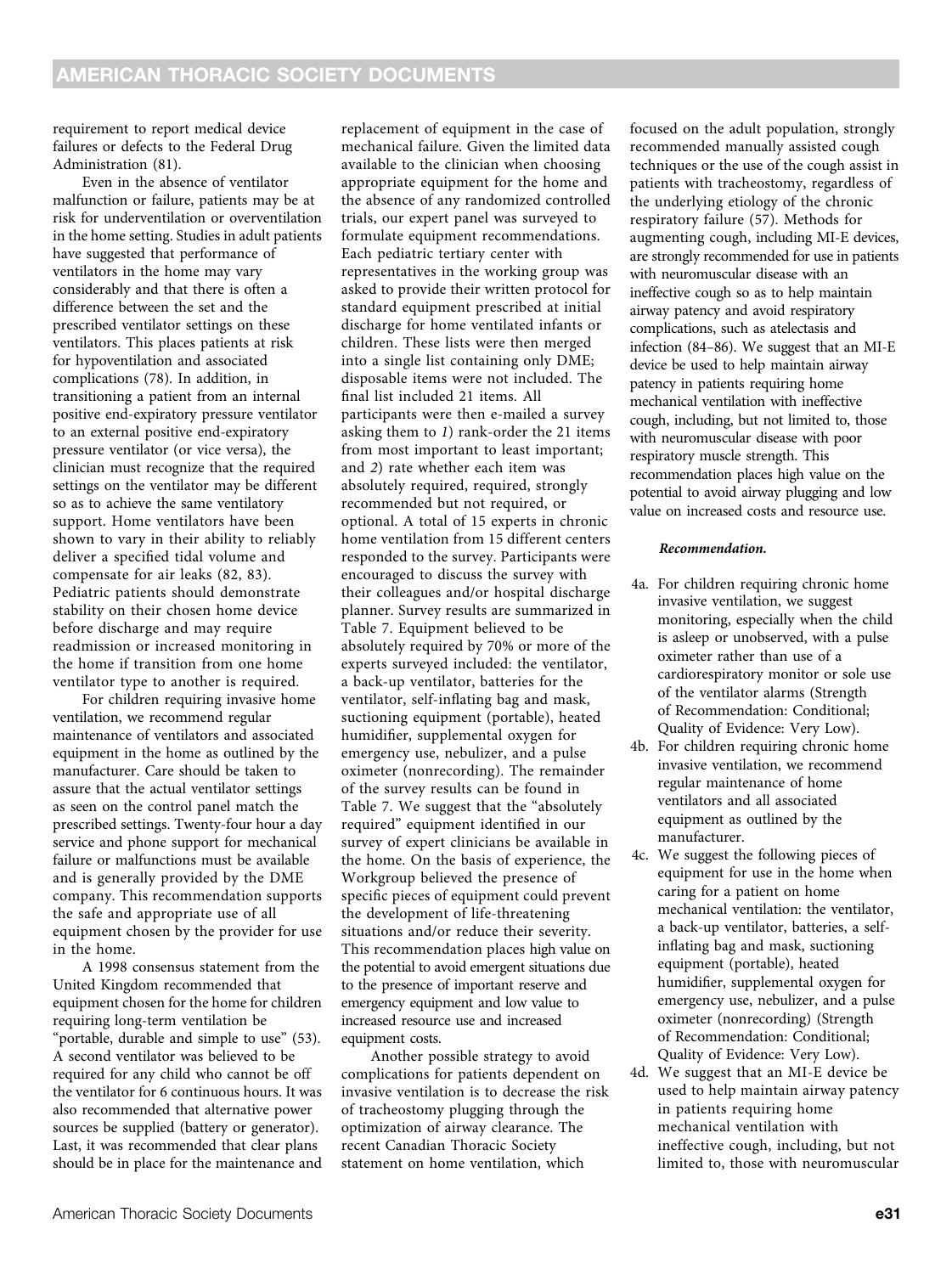| Equipment                                      | "Absolutely Required" or<br>"Required" (% of Experts) | "Strongly Recommended"<br>$%$ of Experts) | "Optional"<br>$%$ of Experts) | No. of<br>Respondents* |
|------------------------------------------------|-------------------------------------------------------|-------------------------------------------|-------------------------------|------------------------|
| Battery (long)                                 | 100.0                                                 | 0                                         | 0                             | 15                     |
| Heated humidifier                              | 100.0                                                 |                                           |                               | 15                     |
| Suction (portable)                             | 100.0                                                 | 0                                         |                               | 15                     |
| Ventilator (primary)                           | 100.0                                                 | 0                                         |                               | 14                     |
| Oxygen                                         | 93.3                                                  | 6.7                                       |                               | 15                     |
| Pulse oximeter (nonrecording)                  | 93.3                                                  | 6.7                                       |                               | 15                     |
| Self-inflating bag and mask                    | 93.3                                                  | 6.7                                       |                               | 15                     |
| Battery (short)                                | 78.6                                                  | 7.1                                       | 14.3                          | 14                     |
| Nebulizer                                      | 73.3                                                  | 20.0                                      | 6.7                           | 15                     |
| Ventilator (back-up)                           | 71.4                                                  | 28.6                                      | 0                             | 14                     |
| Suction (stationary)                           | 64.3                                                  | 28.6                                      | 7.1                           | 14                     |
| Stethoscope                                    | 53.3                                                  | 33.3                                      | 13.3                          | 15                     |
| Mechanical insufflation-exsufflation<br>device | 33.3                                                  | 26.7                                      | 40.0                          | 15                     |
| Car adapter                                    | 26.7                                                  | 73.3                                      | 0                             | 15                     |
| Cardiorespiratory monitor (recording)          | 21.4                                                  | 28.6                                      | 50.0                          | 14                     |
| Pulse oximeter (recording)                     | 21.4                                                  | 42.9                                      | 35.7                          | 14                     |
| Test lung                                      | 21.4                                                  | 21.4                                      | 57.1                          | 14                     |
| Cardiorespiratory monitor<br>(nonrecording)    | 13.3                                                  | 26.7                                      | 60.0                          | 15                     |
| Tool chest                                     | 7.7                                                   | 46.2                                      | 46.2                          | 13                     |
| Capnograph                                     | 7.1                                                   | 35.7                                      | 57.1                          | 14                     |

Table 7. Survey of Expert Opinion on the Necessary Equipment for Care of Children Requiring Invasive Home Ventilation

\*Pediatric tertiary care centers surveyed include: Arkansas Children's Hospital (AR), Lucille Packard Children's Hospital at Stanford (CA), Children's Hospital Colorado (CO), All Children's Hospital (FL), Rush Children's Hospital (IL), The University of Chicago Medicine Comer Children's Hospital (IL), Riley Hospital for Children (IN), Johns Hopkins Children's Center (MD), St. Louis Children's Hospital (MO), Duke Children's Hospital & Health Center (NC), Stony Brook Children's Hospital (NY), Nationwide Children's Hospital (OH), Children's Hospital of Pittsburgh (PA), Ventilator Assisted Children's Home Program (PA), and Hasbro Children's Hospital (RI).

disease with poor respiratory muscle strength (Strength of Recommendation: Conditional; Quality of Evidence: Very Low).

# Research Priorities

These guidelines are based largely on the extensive clinical experience of the Workgroup members. Published data are limited and experimental, and even observational clinical studies are absent. The following future directions were identified by the Workgroup in hopes that study of this population will lead to improved care. We anticipate that updates to these guidelines will be required as our knowledge increases and home equipment changes. We recognize that what works in one center may not work well in another. Regular review and revision of these guidelines with individual patients and their community partners (primary care providers, home nursing agencies, DME companies, emergency medical services) is needed to ensure the guidelines remain relevant in the local setting.

- 1. A national registry of patients on home invasive ventilation should be established to monitor the epidemiology of children requiring chronic invasive ventilation in the home, track outcomes, and facilitate multicenter research. A learning network associated with the registry could be developed and regularly bring together stakeholders to share knowledge and develop and implement research projects and clinical programs.
- 2. A national safety reporting system of severe events in the home that would enable tracking of poor outcomes or dangerous situations due to problems in the health care delivery system should be developed. Analysis of these events will help to alert caregivers to practices or equipment that place patients at risk and support important qualityassurance efforts, which can be used to tailor the guidelines. We also propose standardization of nomenclature for ventilator modes and settings to avoid errors leading to inappropriate settings or ventilator support. Proprietary naming of ventilator modes by

manufacturers results in different terms being used for the same or similar ventilator modes and leads to confusion among medical staff.

- 3. Evaluation of the efficacy of formalized family caregiver training programs and professional caregiver training programs is needed. The role of simulation programs and other media should be investigated. To possibly expand the available home care workforce and provide needed support to families, research examining the role and required training of paraprofessional caregivers for children requiring chronic home invasive ventilation should be performed.
- 4. Studies examining the role of telemedicine and remote monitoring in the care of chronically ventilated children should be undertaken, specifically investigating the usefulness regarding patient outcomes and equipment troubleshooting.
- 5. Further research is needed on the most effective models of primary care–specialist partnerships. Research regarding the delivery of health care to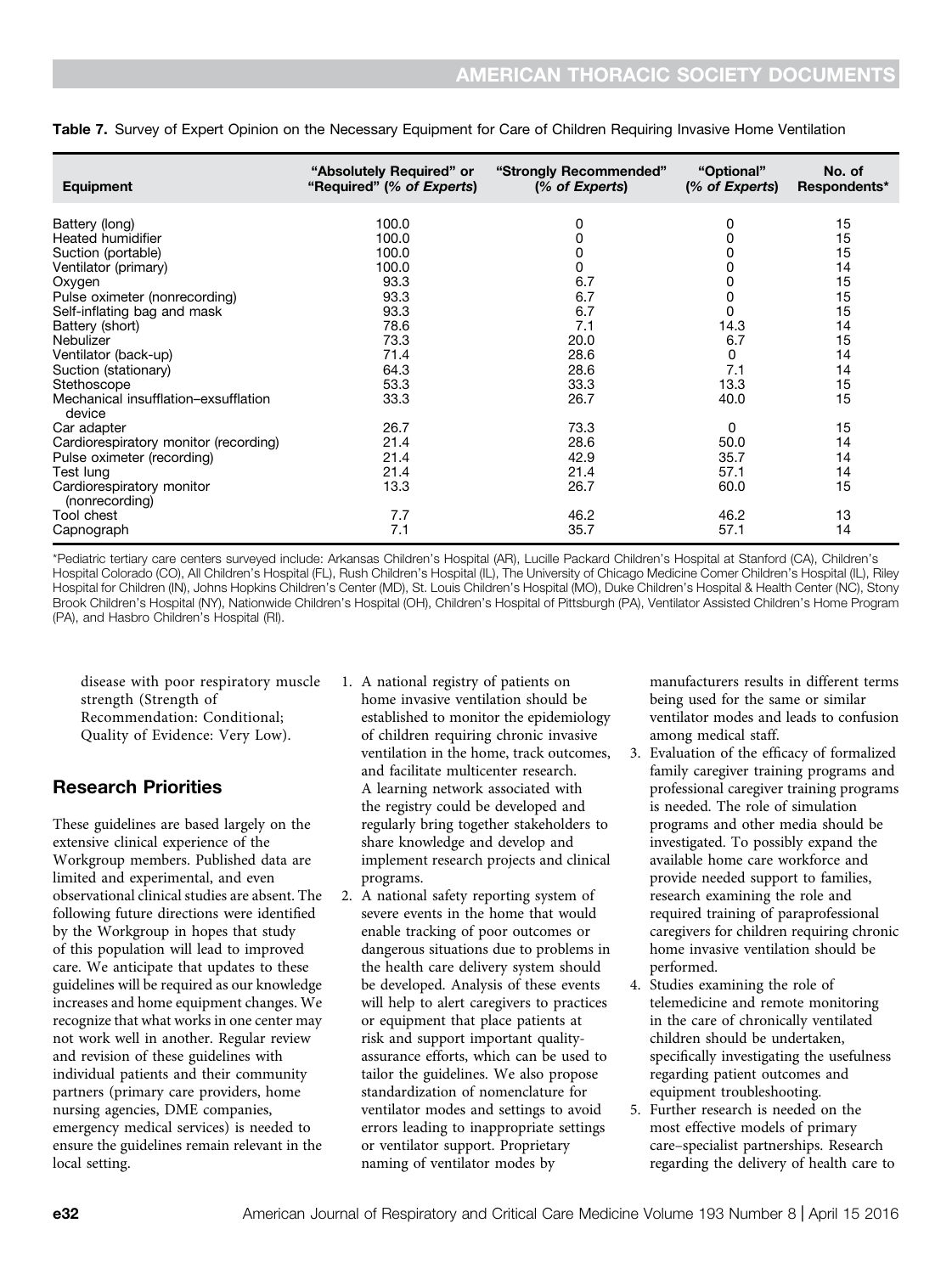children dependent on long-term mechanical ventilation will require development of innovative models of health care efficiency that include metrics that reflect: quality; medical outcomes; overall health care cost, including both dollars paid and time

invested by all members of the health care team; and patient/family experience.

## **Conclusions**

There are many barriers to caring for the ventilator-dependent child outside of the

hospital, but practitioners, families, and patients see the benefits of care in a home setting daily. The Workgroup hopes that continued research and efforts to share experiences will lead to improved care and enhanced quality of life for these patients.  $\Box$ 

This official clinical practice guideline of the American Thoracic Society was prepared by an ad hoc subcommittee of the Assembly on Pediatrics.

#### Members of the subcommittee are as follows:

LAURA M. STERNI, M.D. (Chair) ANN C. HALBOWER, M.D. (Chair) JOSEPH M. COLLACO, M.D. CHRISTOPHER D. BAKER, M.D. JOHN L. CARROLL, M.D. GIRISH D. SHARMA, M.D. JAN L. BROZEK, M.D., PH.D. JONATHAN D. FINDER, M.D.

VEDA L. ACKERMAN, M.D. RAANAN ARENS, M.D. DEBORAH S. BOROUGHS, R.N., M.S.N. JODI CARTER, R.N., M.S.N., C.P.N.P. KAREN L. DAIGLE, M.D. JOAN DOUGHERTY, B.S.N., C.P.N., C.S.N. DAVID GOZAL, M.D. KATHARINE KEVILL, M.D. RICHARD M. KRAVITZ, M.D. TONY KRISEMAN, M.B. B.CH.

IAN MACLUSKY, M.B. B.S. KATHERINE RIVERA-SPOLJARIC, M.D. ALVARO J. TORI, M.D. THOMAS FERKOL, M.D.

Author Disclosures: L.M.S., J.M.C., C.D.B., J.L.C., G.D.S., J.L.B., J.D.F., V.L.A., R.A., D.S.B., J.C., K.L.D., J.D., D.G., K.K., R.M.K., T.K., I.M., K.R.-S., A.J.T., T.F., and A.C.H. report no relevant commercial interest.

## References

- 1. U.S. Department of Health and Human Services. The national survey of children with special health care needs: chartbook 2001. 2004 [accessed 2016 Mar 4]. Available from: [http://mchb.hrsa.](http://mchb.hrsa.gov/chscn/pages/prevalence.htm) [gov/chscn/pages/prevalence.htm](http://mchb.hrsa.gov/chscn/pages/prevalence.htm)
- 2. U.S. Department of Health and Human Services. Report of the Surgeon General's workshop on children with handicaps and their families. Case example: the ventilator-dependent child. 1983 [accessed 2016 Mar 4]. Available from: http://profi[les.nlm.nih.gov/NN/B/C/G/M/](http://profiles.nlm.nih.gov/NN/B/C/G/M/)
- 3. U.S. Department of Health and Human Services. Surgeon General's Report. Campaign '87: commitment to family-centered, coordinated care for children with special health care needs. 1987 [accessed 2016 Mar 4]. Available from: http://profi[les.nlm.nih.](http://profiles.nlm.nih.gov/ps/access/NNBCFP.pdf) [gov/ps/access/NNBCFP.pdf](http://profiles.nlm.nih.gov/ps/access/NNBCFP.pdf)
- 4. Adams K, Corrigan JM, editors; Institute of Medicine. Priority areas for national action: transforming health care quality. 2003 [accessed 2016 Mar 4]. Available from:<http://www.nap.edu/read/10593/chapter/1>
- 5. Schünemann HJ, Jaeschke R, Cook DJ, Bria WF, El-Solh AA, Ernst A, Fahy BF, Gould MK, Horan KL, Krishnan JA, et al.; ATS Documents Development and Implementation Committee. An official ATS statement: grading the quality of evidence and strength of recommendations in ATS guidelines and recommendations. Am J Respir Crit Care Med 2006;174:605–614.
- 6. McPherson M, Arango P, Fox H, Lauver C, McManus M, Newacheck PW, Perrin JM, Shonkoff JP, Strickland B. A new definition of children with special health care needs. Pediatrics 1998;102:137–140.
- 7. Office of Disease Prevention and Health Promotion. Healthy people 2020 [accessed 2016 Mar 4]. Available from: [http://www.healthypeople.](http://www.healthypeople.gov/2020/default.aspx) [gov/2020/default.aspx](http://www.healthypeople.gov/2020/default.aspx)
- 8. Kuo DZ, Houtrow AJ, Arango P, Kuhlthau KA, Simmons JM, Neff JM. Family-centered care: current applications and future directions in pediatric health care. Matern Child Health J 2012;16:297–305.
- 9. Committee on Hospital Care and Institute for Patient- and Family-Centered Care. Patient- and family-centered care and the pediatrician's role. Pediatrics 2012;129:394–404.
- 10. Kuo DZ, Bird TM, Tilford JM. Associations of family-centered care with health care outcomes for children with special health care needs. Matern Child Health J 2011;15:794–805.
- 11. Kuo DZ, Frick KD, Minkovitz CS. Association of family-centered care with improved anticipatory guidance delivery and reduced unmet needs in child health care. Matern Child Health J 2011;15: 1228–1237.
- 12. Medical Home Initiatives for Children With Special Needs Project Advisory Committee. American Academy of Pediatrics. The medical home. Pediatrics 2002;110:184–186.
- 13. American Academy of Pediatrics Medical Home Initiatives for Children With Special Needs Project Advisory Committee. Policy statement: organizational principles to guide and define the child health care system and/or improve the health of all children. Pediatrics 2004;113: 1545–1547.
- 14. American Academy of Pediatrics. National Center for Medical Home Implementation [accessed 2016 Mar 4]. Available from: [http://www.](http://www.medicalhomeinfo.org/) [medicalhomeinfo.org/](http://www.medicalhomeinfo.org/)
- 15. Health Resources and Services Administration. Implementation of the medical home program [accessed 2016 Mar 4]. Available from: <http://mchb.hrsa.gov/programs/medicalhome/>
- 16. Cristea AI, Carroll AE, Davis SD, Swigonski NL, Ackerman VL. Outcomes of children with severe bronchopulmonary dysplasia who were ventilator dependent at home. Pediatrics 2013;132: e727–e734.
- 17. Overman AE, Liu M, Kurachek SC, Shreve MR, Maynard RC, Mammel MC, Moore BM. Tracheostomy for infants requiring prolonged mechanical ventilation: 10 years' experience. Pediatrics 2013;131: e1491–e1496.
- 18. Elias ER, Murphy NA; Council on Children with Disabilities. Home care of children and youth with complex health care needs and technology dependencies. Pediatrics 2012;129: 996–1005.
- 19. Ziring PR, Brazdziunas D, Cooley WC, Kastner TA, Kummer ME, Gonzalez de Pijem L, Quint RD, Ruppert ES, Sandler AD, Anderson WC, et al. American Academy of Pediatrics. Committee on Children with Disabilities. Care coordination: integrating health and related systems of care for children with special health care needs. Pediatrics 1999;104:978–981.
- 20. Berry JG, Goldmann DA, Mandl KD, Putney H, Helm D, O'Brien J, Antonelli R, Weinick RM. Health information management and perceptions of the quality of care for children with tracheotomy: a qualitative study. BMC Health Serv Res 2011;11:117.
- 21. Dusing SC, Skinner AC, Mayer ML. Unmet need for therapy services, assistive devices, and related services: data from the national survey of children with special health care needs. Ambul Pediatr 2004;4: 448–454.
- 22. Graham RJ, Fleegler EW, Robinson WM. Chronic ventilator need in the community: a 2005 pediatric census of Massachusetts. Pediatrics 2007;119:e1280–e1287.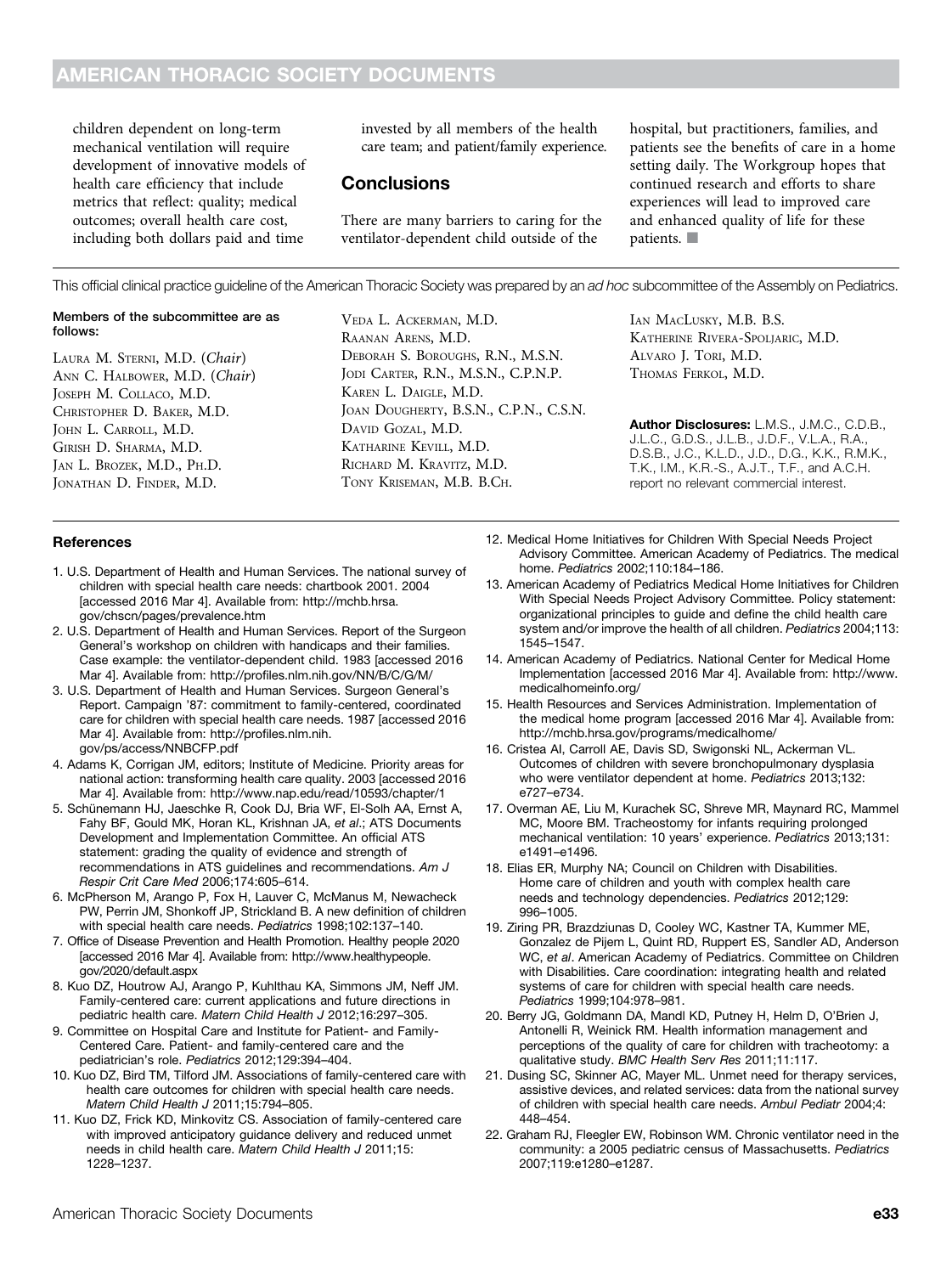- 23. van Kesteren RG, Velthuis B, van Leyden LW. Psychosocial problems arising from home ventilation. Am J Phys Med Rehabil 2001;80: 439–446.
- 24. Graham RJ, Pemstein DM, Palfrey JS. Included but isolated: early intervention programmes provision for children and families with chronic respiratory support needs. Child Care Health Dev 2008;34: 373–379.
- 25. Noyes J, Hartmann H, Samuels M, Southall D. The experiences and views of parents who care for ventilator-dependent children. J Clin Nurs 1999;8:440–450.
- 26. Kirk S, Glendinning C. Developing services to support parents caring for a technology-dependent child at home. Child Care Health Dev 2004;30:209–218. [Discussion, p. 219.]
- 27. Dybwik K, Tollåli T, Nielsen EW, Brinchmann BS. "Fighting the system": families caring for ventilator-dependent children and adults with complex health care needs at home. BMC Health Serv Res 2011;11: 156.
- 28. Wallander JL, Varni JW. Effects of pediatric chronic physical disorders on child and family adjustment. J Child Psychol Psychiatry 1998;39: 29–46.
- 29. Sabbeth BF, Leventhal JM. Marital adjustment to chronic childhood illness: a critique of the literature. Pediatrics 1984;73:762–768.
- 30. Meltzer LJ, Mindell JA. Impact of a child's chronic illness on maternal sleep and daytime functioning. Arch Intern Med 2006;166: 1749–1755.
- 31. Heaton J, Noyes J, Sloper P, Shah R. Families' experiences of caring for technology-dependent children: a temporal perspective. Health Soc Care Community 2005;13:441–450.
- 32. DeRigne L. The employment and financial effects on families raising children with special health care needs: an examination of the evidence. J Pediatr Health Care 2012;26:283–290.
- 33. Murphy NA, Christian B, Caplin DA, Young PC. The health of caregivers for children with disabilities: caregiver perspectives. Child Care Health Dev 2007;33:180–187.
- 34. Kuster PA, Badr LK. Mental health of mothers caring for ventilatorassisted children at home. Issues Ment Health Nurs 2006;27: 817–835.
- 35. Brehaut JC, Kohen DE, Raina P, Walter SD, Russell DJ, Swinton M, O'Donnell M, Rosenbaum P. The health of primary caregivers of children with cerebral palsy: how does it compare with that of other Canadian caregivers? Pediatrics 2004;114:e182–e191.
- 36. Carnevale FA, Alexander E, Davis M, Rennick J, Troini R. Daily living with distress and enrichment: the moral experience of families with ventilator-assisted children at home. Pediatrics 2006;117:e48–e60.
- 37. Benneyworth BD, Gebremariam A, Clark SJ, Shanley TP, Davis MM. Inpatient health care utilization for children dependent on long-term mechanical ventilation. Pediatrics 2011;127:e1533–1541.
- 38. Paulides FM, Plötz FB, Verweij-van den Oudenrijn LP, van Gestel JP, Kampelmacher MJ. Thirty years of home mechanical ventilation in children: escalating need for pediatric intensive care beds. Intensive Care Med 2012;38:847–852.
- 39. Gordon JB, Colby HH, Bartelt T, Jablonski D, Krauthoefer ML, Havens P. A tertiary care-primary care partnership model for medically complex and fragile children and youth with special health care needs. Arch Pediatr Adolesc Med 2007;161:937–944.
- 40. Casey PH, Lyle RE, Bird TM, Robbins JM, Kuo DZ, Brown C, Lal A, Tanios A, Burns K. Effect of hospital-based comprehensive care clinic on health costs for Medicaid-insured medically complex children. Arch Pediatr Adolesc Med 2011;165:392–398.
- 41. DeVries A, Li CH, Sridhar G, Hummel JR, Breidbart S, Barron JJ. Impact of medical homes on quality, healthcare utilization, and costs. Am J Manag Care 2012;18:534–544.
- 42. Romaire MA, Bell JF, Grossman DC. Health care use and expenditures associated with access to the medical home for children and youth. Med Care 2012;50:262–269.
- 43. Frankel A, Leonard M, Simmonds T, Haraden C, Vega K, editors. The essential guide for patient safely officers. Oakbrook Terrace, IL: The Joint Commission on Accreditation of Healthcare Organizations and Institute for Healthcare Improvement; 2009.
- 44. Peterson-Carmichael SL, Cheifetz IM. The chronically critically ill patient: pediatric considerations. Respir Care 2012;57:993–1002. [Discussion, pp. 1002–1003.]
- 45. Antonelli R, Stille C, Freeman L. Enhancing collaboration between primary and subspeciality care providers for children and youth with special health care needs. Washington, DC: Georgetown University Center for Child and Human Development. 2005.
- 46. Cohen E, Lacombe-Duncan A, Spalding K, MacInnis J, Nicholas D, Narayanan UG, Gordon M, Margolis I, Friedman JN. Integrated complex care coordination for children with medical complexity: a mixed-methods evaluation of tertiary care-community collaboration. BMC Health Serv Res 2012;12:366.
- 47. Cohen E, Bruce-Barrett C, Kingsnorth S, Keilty K, Cooper A, Daub S. Integrated complex care model: lessons learned from interorganizational partnership. Healthc Q 2011;14:64–70.
- 48. Edwards EA, O'Toole M, Wallis C. Sending children home on tracheostomy dependent ventilation: pitfalls and outcomes. Arch Dis Child 2004;89:251–255.
- 49. Margolan H, Fraser J, Lenton S. Parental experience of services when their child requires long-term ventilation: implications for commissioning and providing services. Child Care Health Dev 2004; 30:257–264.
- 50. Ambrosio IU, Woo MS, Jansen MT, Keens TG. Safety of hospitalized ventilator-dependent children outside of the intensive care unit. Pediatrics 1998;101:257–259.
- 51. Edwards JD, Kun SS, Keens TG. Outcomes and causes of death in children on home mechanical ventilation via tracheostomy: an institutional and literature review. J Pediatr 2010;157:955–959.e2.
- 52. Eigen H, Zander J; American Thoracic Society. Home mechanical ventilation of pediatric patients. Am Rev Respir Dis 1990;141: 258–259.
- 53. Jardine E, Wallis C; UK Working Party on Paediatric Long Term Ventilation. Core guidelines for the discharge home of the child on long-term assisted ventilation in the United Kingdom. Thorax 1998; 53:762–767.
- 54. Nixon GM, Edwards EA, Cooper DM, Fitzgerald DA, Harris M, Martin J, Massie RJ, Suresh S, Waters KA, Wilson A. Ventilatory support at home for children: a consensus statement from the Australasian paediatric respiratory group. 2008 [accessed 2016 Mar 4]. Available from: [http://www.thoracic.org.au/journal-publishing/command/](http://www.thoracic.org.au/journal-publishing/command/download_file/id/10/filename/Ventilatory_Support_at_Home_for_Children._A_Consensus_Statement_from_the_Australasian_Paediatric_Respiratory_Group.pdf) download\_file/id/10/fi[lename/Ventilatory\\_Support\\_at\\_Home\\_](http://www.thoracic.org.au/journal-publishing/command/download_file/id/10/filename/Ventilatory_Support_at_Home_for_Children._A_Consensus_Statement_from_the_Australasian_Paediatric_Respiratory_Group.pdf) [for\\_Children.\\_A\\_Consensus\\_Statement\\_from\\_the\\_Australasian\\_](http://www.thoracic.org.au/journal-publishing/command/download_file/id/10/filename/Ventilatory_Support_at_Home_for_Children._A_Consensus_Statement_from_the_Australasian_Paediatric_Respiratory_Group.pdf) [Paediatric\\_Respiratory\\_Group.pdf](http://www.thoracic.org.au/journal-publishing/command/download_file/id/10/filename/Ventilatory_Support_at_Home_for_Children._A_Consensus_Statement_from_the_Australasian_Paediatric_Respiratory_Group.pdf)
- 55. AARC; Respiratory Home Care Focus Group. AARC clinical practice guideline. Long-term invasive mechanical ventilation in the home: 2007 revision & update. Respir Care 2007;52:1056–1062.
- 56. Windisch W, Walterspacher S, Siemon K, Geiseler J, Sitter H; German Society for Pneumology; Published by the German Society for Pneumology (DGP). Guidelines for non-invasive and invasive mechanical ventilation for treatment of chronic respiratory failure. Pneumologie 2010;64:640–652.
- 57. McKim DA, Road J, Avendano M, Abdool S, Cote F, Duguid N, Fraser J, Maltais F, Morrison DL, O'Connell C, et al.; Canadian Thoracic Society Home Mechanical Ventilation Committee. Home mechanical ventilation: a Canadian Thoracic Society clinical practice guideline. Can Respir J 2011;18:197–215.
- 58. Boroughs D, Dougherty JA. Decreasing accidental mortality of ventilator-dependent children at home: a call to action. Home Healthc Nurse 2012;30:103–111; quiz 112–113.
- 59. Kun SS, Edwards JD, Ward SL, Keens TG. Hospital readmissions for newly discharged pediatric home mechanical ventilation patients. Pediatr Pulmonol 2012;47:409–414.
- 60. Reiter K, Pernath N, Pagel P, Hiedi S, Hoffmann F, Schoen C, Nicolai T. Risk factors for morbidity and mortality in pediatric home mechanical ventilation. Clin Pediatr (Phila) 2011;50:237–243.
- 61. Sherman JM, Davis S, Albamonte-Petrick S, Chatburn RL, Fitton C, Green C, Johnston J, Lyrene RK, Myer C III, Othersen HB, et al. Care of the child with a chronic tracheostomy: this official statement of the American Thoracic Society was adopted by the ATS Board of Directors, July 1999. Am J Respir Crit Care Med 2000;161:297–308.